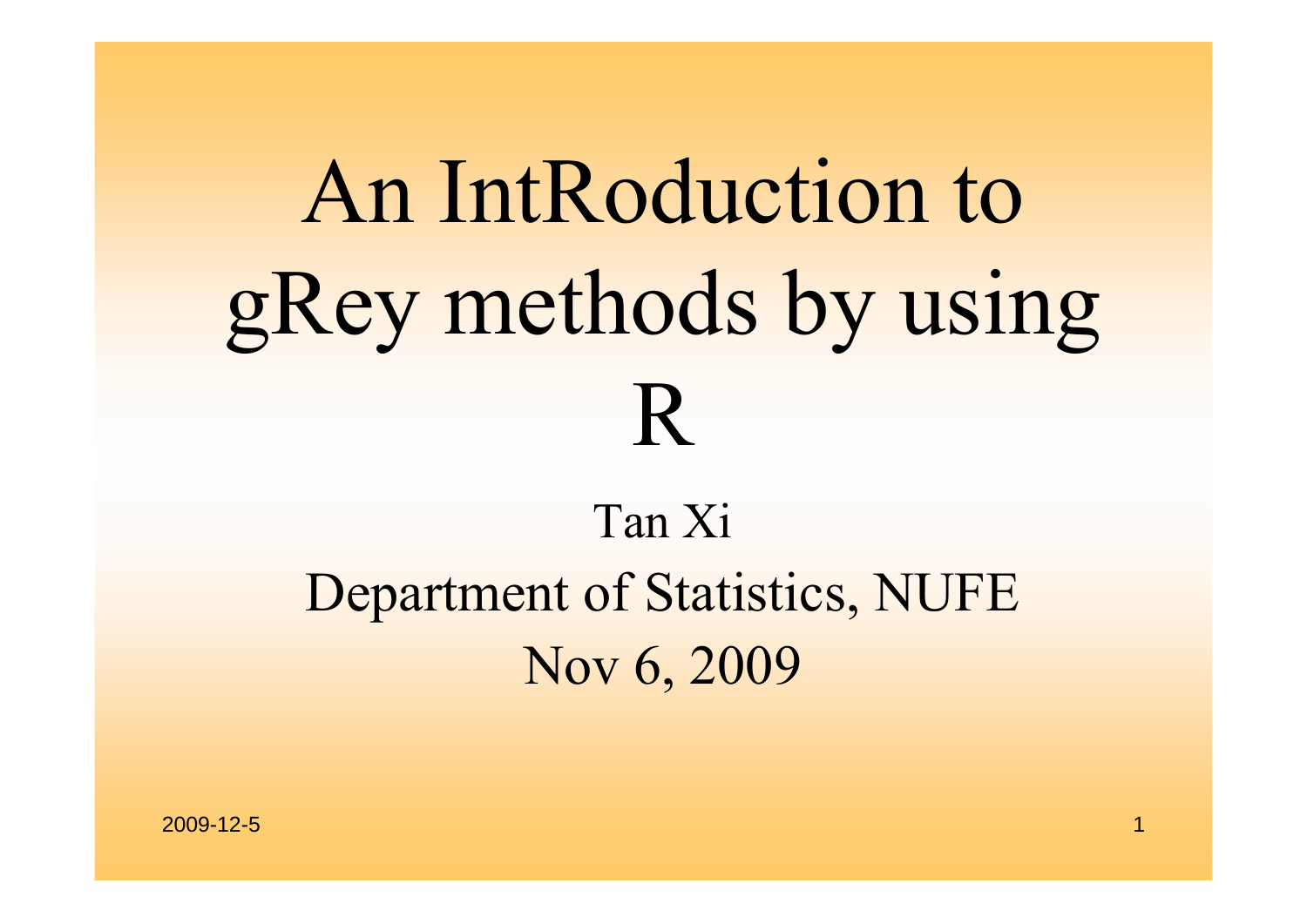# Contents:

- $\bullet$ A brief introduction to Grey Methods
- $\bullet$ An analysis of Degree of Grey Incidence
- $\bullet$  Grey GM(1, 1) Model
	- (1)Construction
	- (2)Test the accuracy of the model
- Some Envisions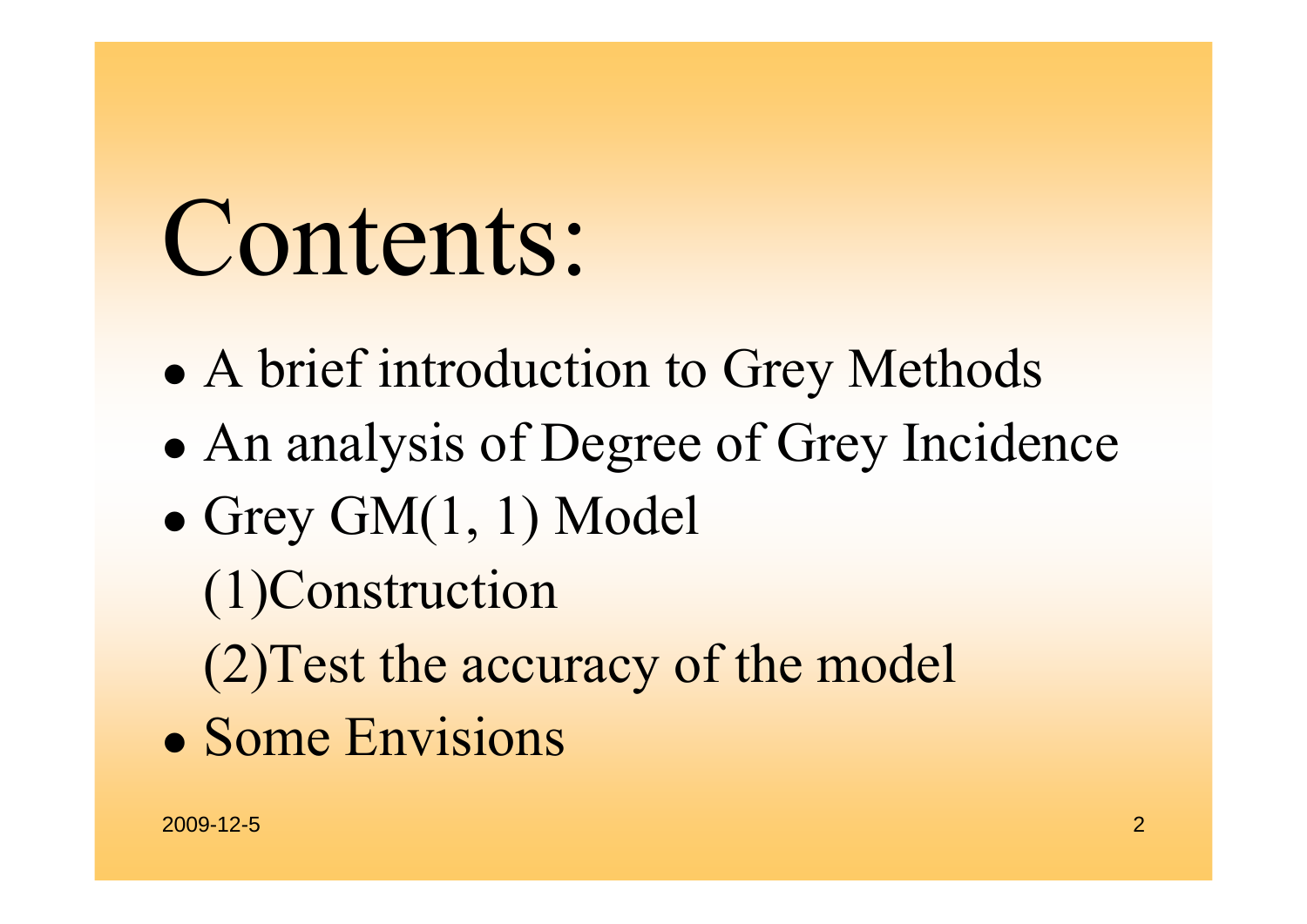### A brief introduction to Grey Methods

• **Who?**

Professor Deng! A Chinese!

• **When?** 

Long ago… About 1970s!

• **What?**

White, Grey, Black?

• **Application?**

Many realms! Economics, Physics, Social Science, and the list will go on!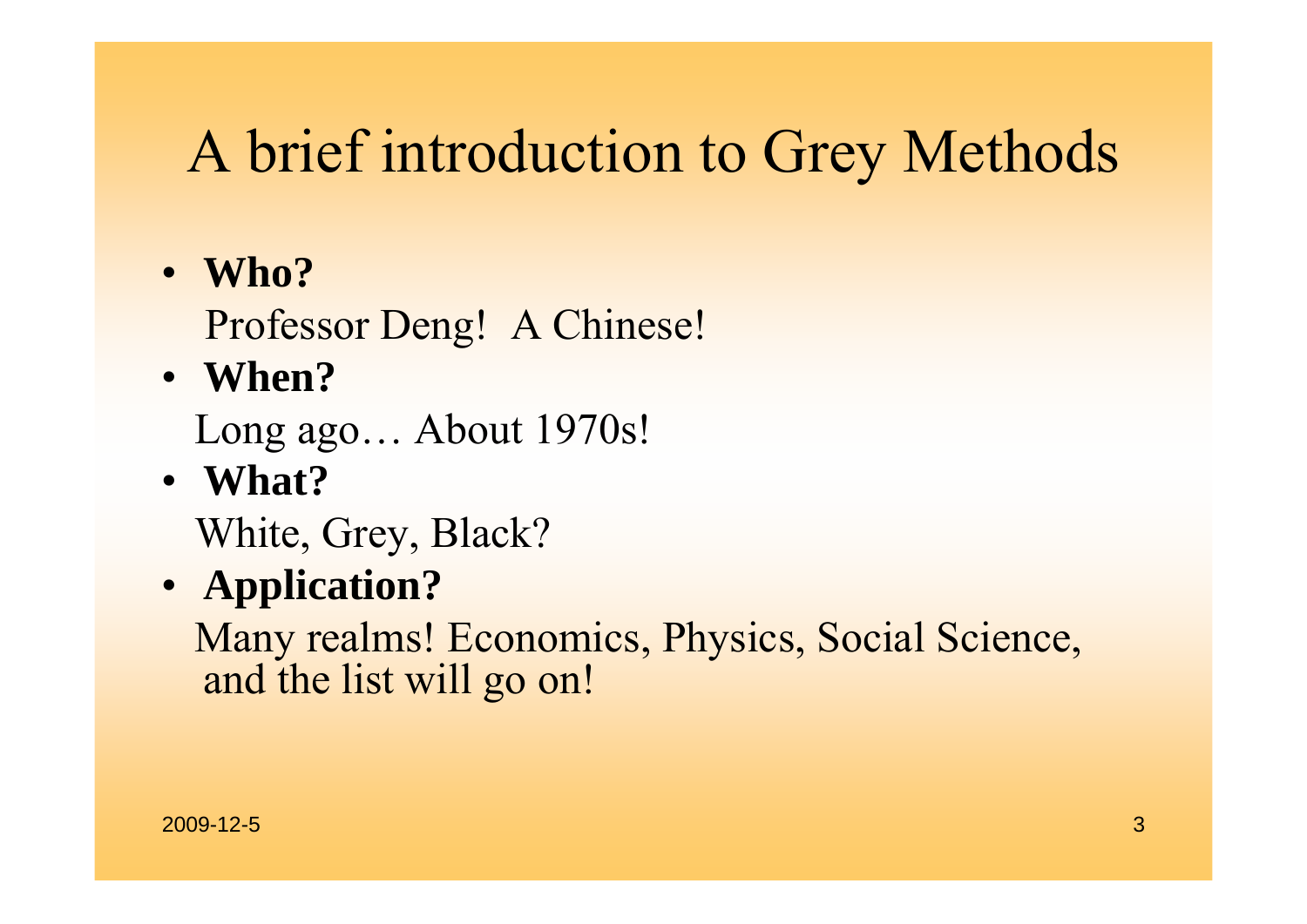### **An easy example——Step by Step**

Suppose that the original sequence is comparative sequences are :  $Y_0 = \{ 8, 8.8, 16, 18, 24, 32 \}$ 

> *Y*<sub>1</sub> = { 10, 12.12, 19.28, 20.25, 23.4, 30.69 } *Y*2 <sup>=</sup> { 6, 6.35, 6.57, 6.98, 8.35, 8.75}

Which of the comparative sequences is much closer to the original series  $Y_0$  ?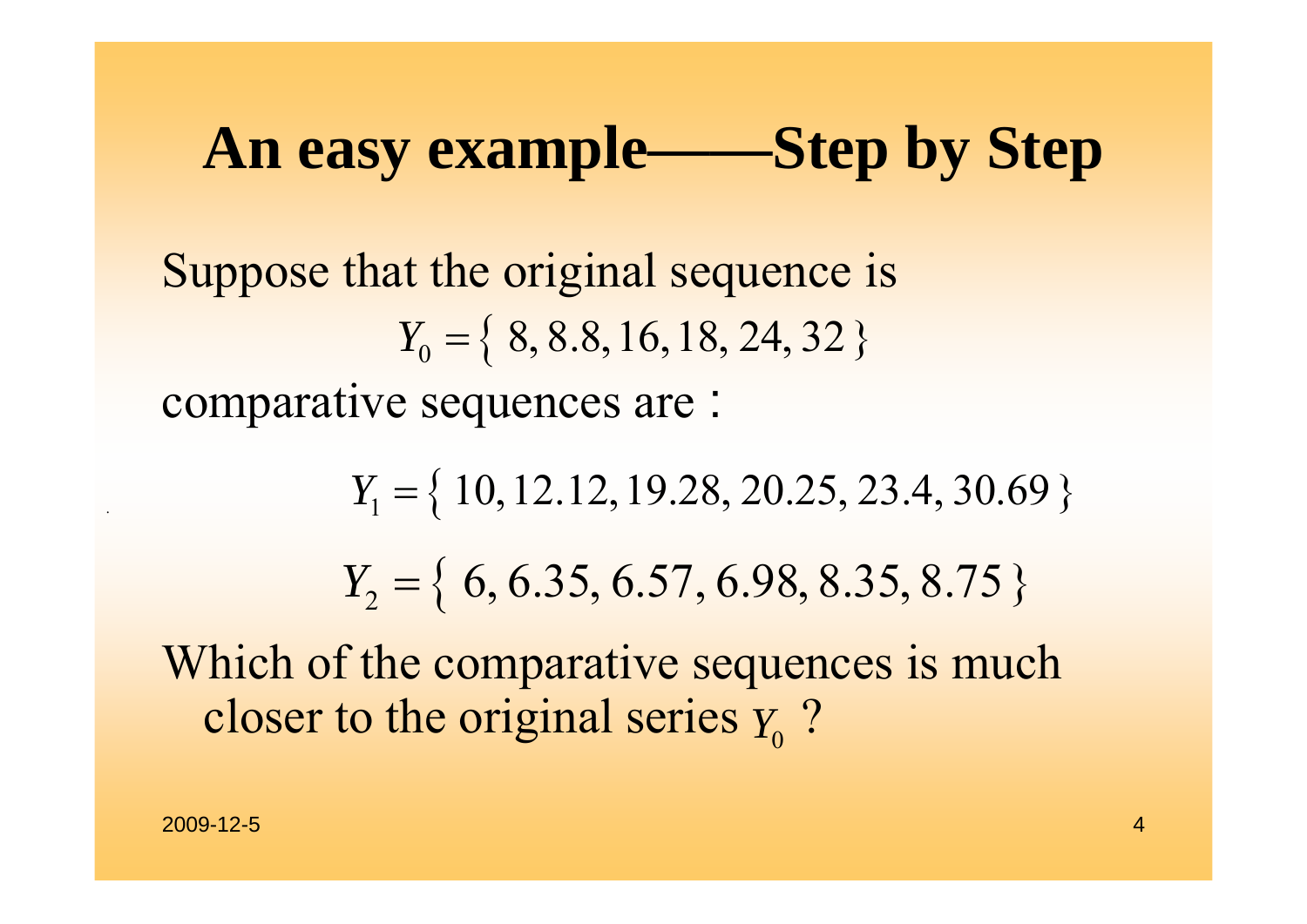Before computing the exact values, you can get the intuition by looking at the graph. (Ads: Where is Xie?  $\odot$ ).



GET THE INTUITION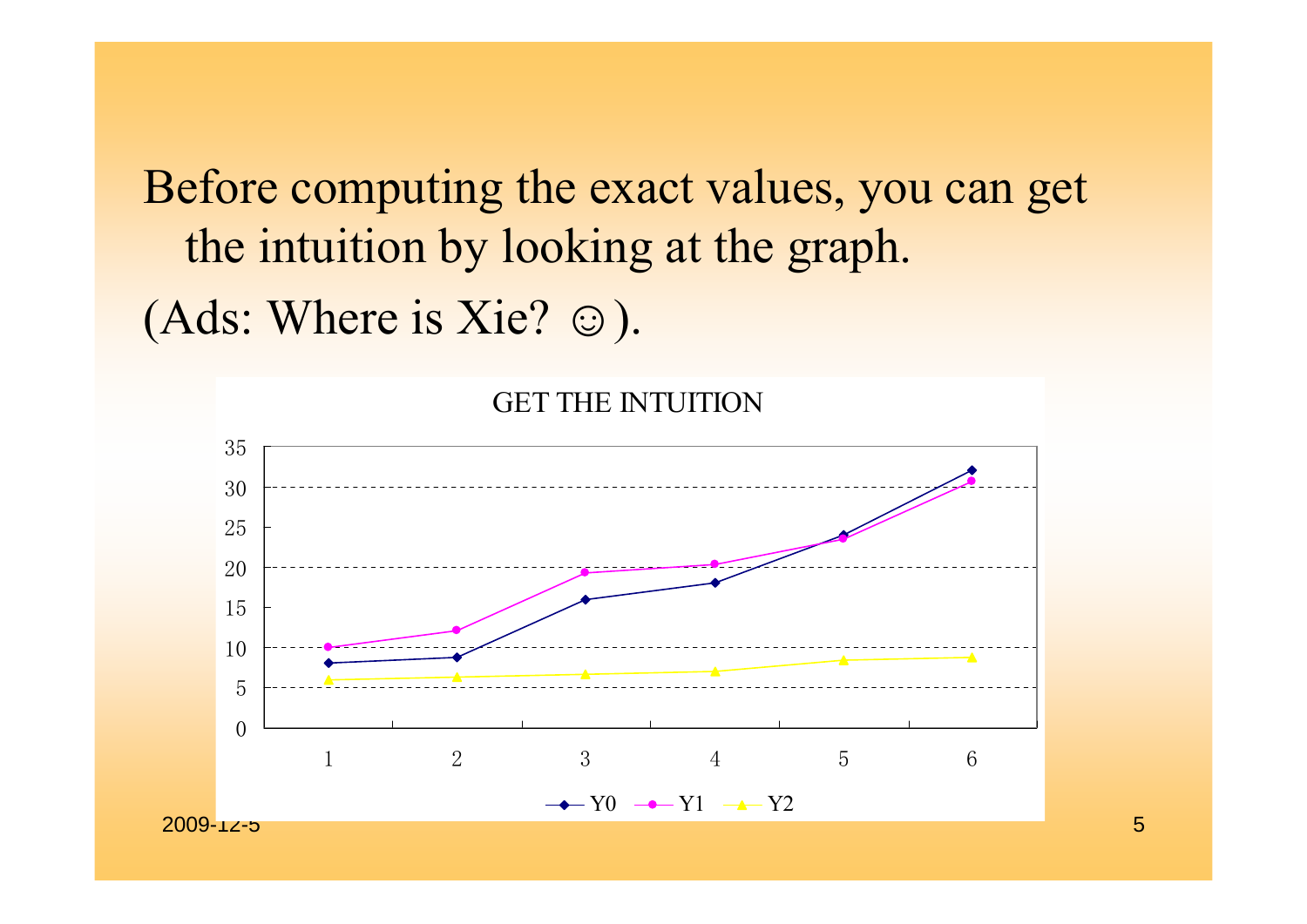• **Step1:** Initialize all sequences

 $X_{0} = \{1, 1.1, 2, 2.25, 3, 4\}$ *X*<sub>1</sub> = {1, 1.212, 1.928, 2.205, 2.34, 3.069} 2{1,1.0583,1.0950,1.1633,1.3917,1.4583} *X* =

• **Step2 :** Compute the absolute subtraction sequences  $\Delta_{0i}(k) = |Y_{0}(k) - Y_{i}(k)|$ 

Number  $\overline{2}$ 5 3 6 1 4  $\Delta_{1}$ 0.000 0.112 0.072 0.225 0.660 0.931  $\Delta$ 0.0000 0.0417 0.9050 1.0867 1.6083 2.5417

Table1 Absolute subtraction sequences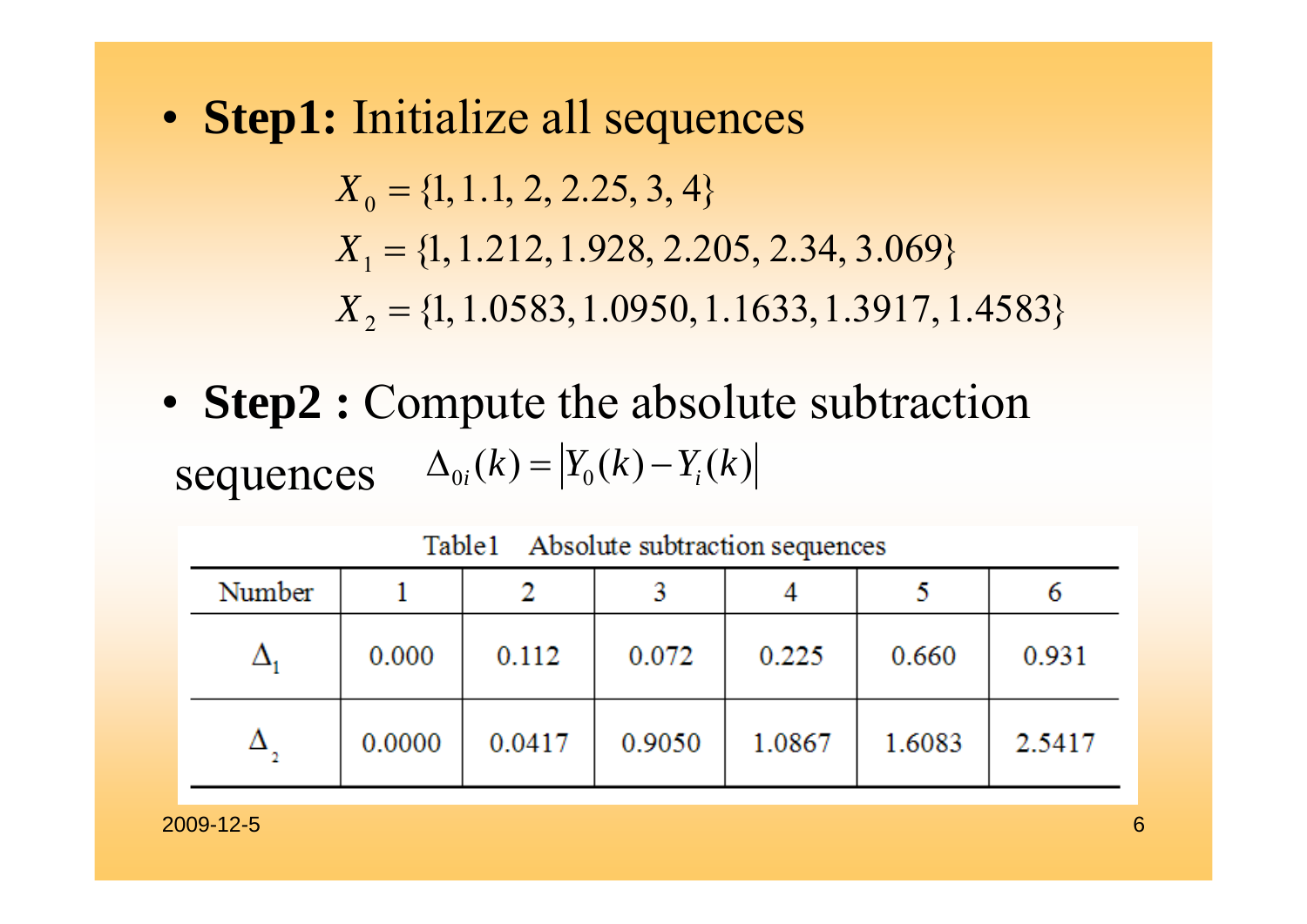• **Step3:** Compute the two-step minimum and maximum of the absolute subtraction sequences

$$
\Delta_{\min} = \min_{i} \min_{k} |Y_0(k) - Y_i(k)| = 2.5417
$$

$$
\Delta_{\max} = \max_{i} \max_{k} |Y_0(k) - Y_i(k)| = 0
$$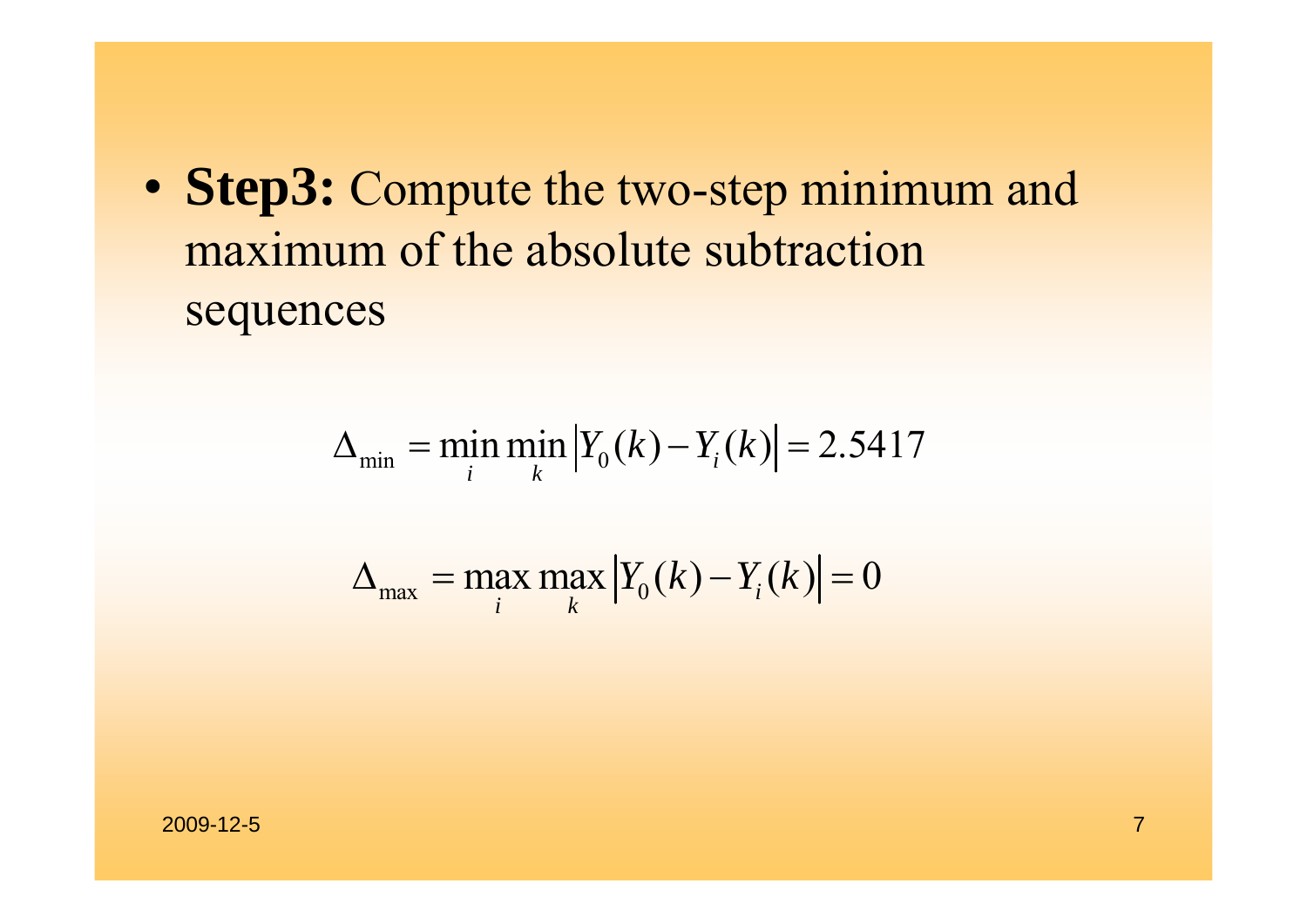**Step4:** Compute coefficients of Grey incidence

Formula: 
$$
\gamma(Y_0(k), Y_i(k)) = \frac{\Delta_{\min} + \rho \cdot \Delta_{\max}}{\Delta_{oi}(k) + \rho \cdot \Delta_{\max}}
$$

#### of which the distinguishing coefficient  $\rho$  is 0.5.

| Number                   |        |        |        |        |        |        |
|--------------------------|--------|--------|--------|--------|--------|--------|
| $\gamma(Y_0(k), Y_1(k))$ | 1.0000 | 0.9190 | 0.9464 | 0.8496 | 0.6582 | 0.5772 |
| $\gamma(Y_0(k), Y_2(k))$ | 1.0000 | 0.9683 | 0.5841 | 0.5391 | 0.4414 | 0.3333 |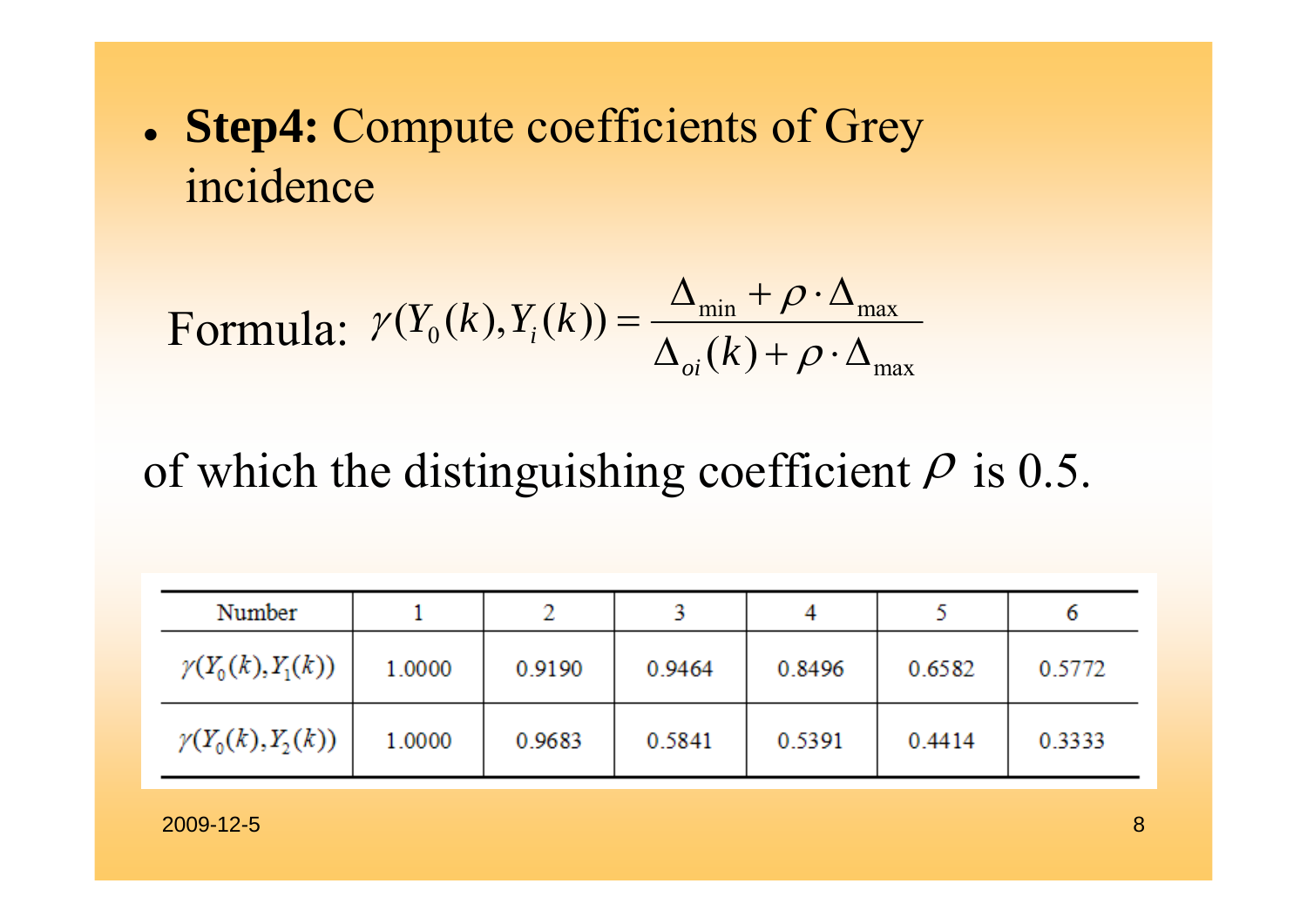• **Step5:** Compute the degree of Grey incidence

$$
\gamma(Y_0, Y_i) = \frac{1}{n} \sum_{k=1}^n \gamma(Y_0(k), Y_i(k))
$$

 $\gamma(Y_0, Y_1) = 0.8251$   $\gamma(Y_0, Y_2) = 0.6444$ 

#### And so our intuition is right!

The computed results show that  $Y_0$  is much more closer to  $Y_1$  than to  $Y_2$ , which is in coincidence with our intuition!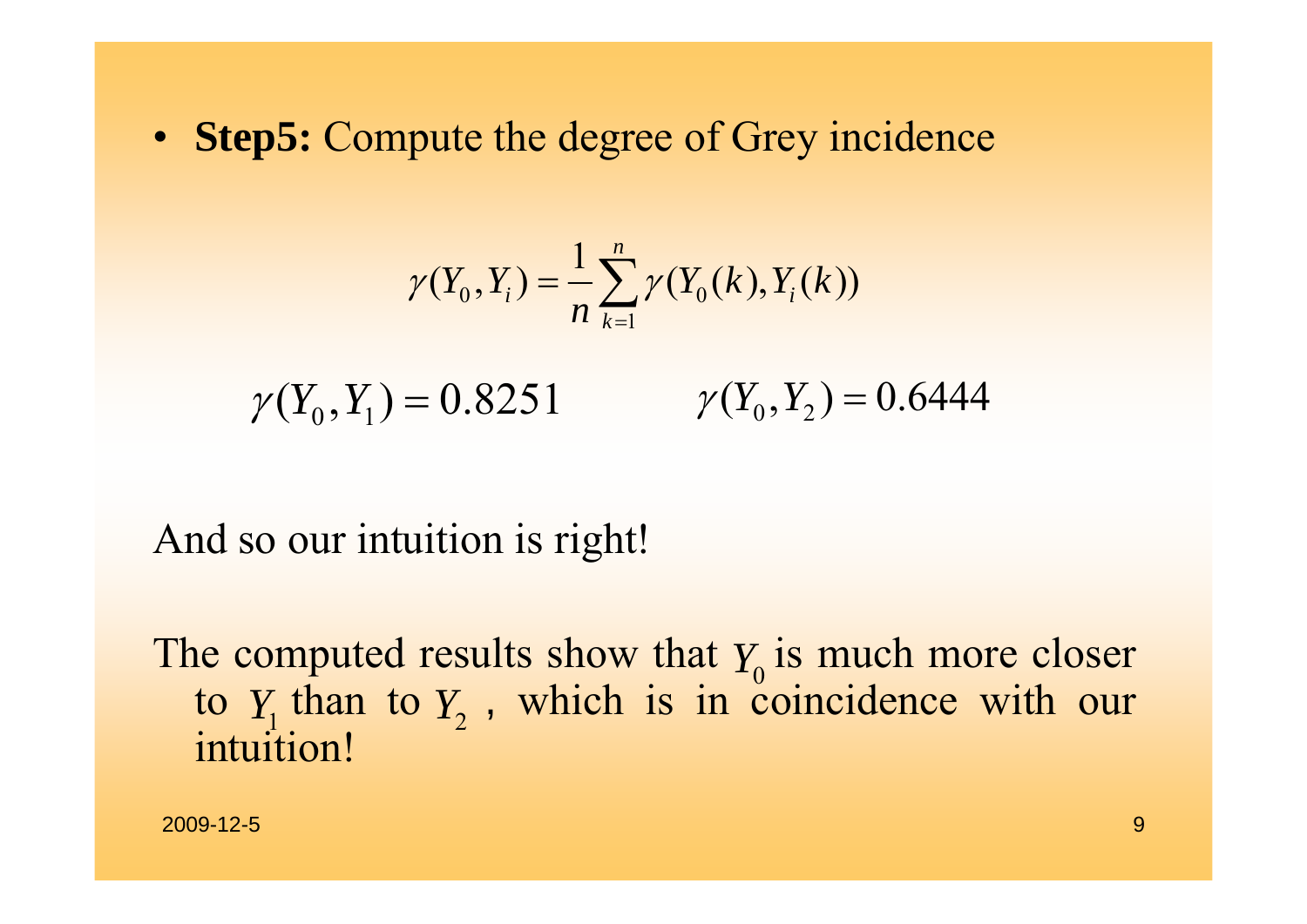### Recap:

- Initialize all sequences.
- •Compute the absolute subtraction sequences

 $\Delta_{0i}(k) = |Y_{0}(k) - Y_{i}(k)|$ 

• Compute the two-step minimum and maximum of the absolute subtraction sequences

 $\Delta_{\min} = \min_{i} \min_{k} |Y_{0}(k) - Y_{i}(k)| \qquad \Delta_{\max} = \max_{i} \max_{k} |Y_{0}(k) - Y_{i}(k)|$ 

• Compute coefficients of Grey incidence

$$
\gamma(Y_0(k), Y_i(k)) = \frac{\Delta_{\min} + \rho \cdot \Delta_{\max}}{\Delta_{oi}(k) + \rho \cdot \Delta_{\max}}
$$

2009-12-5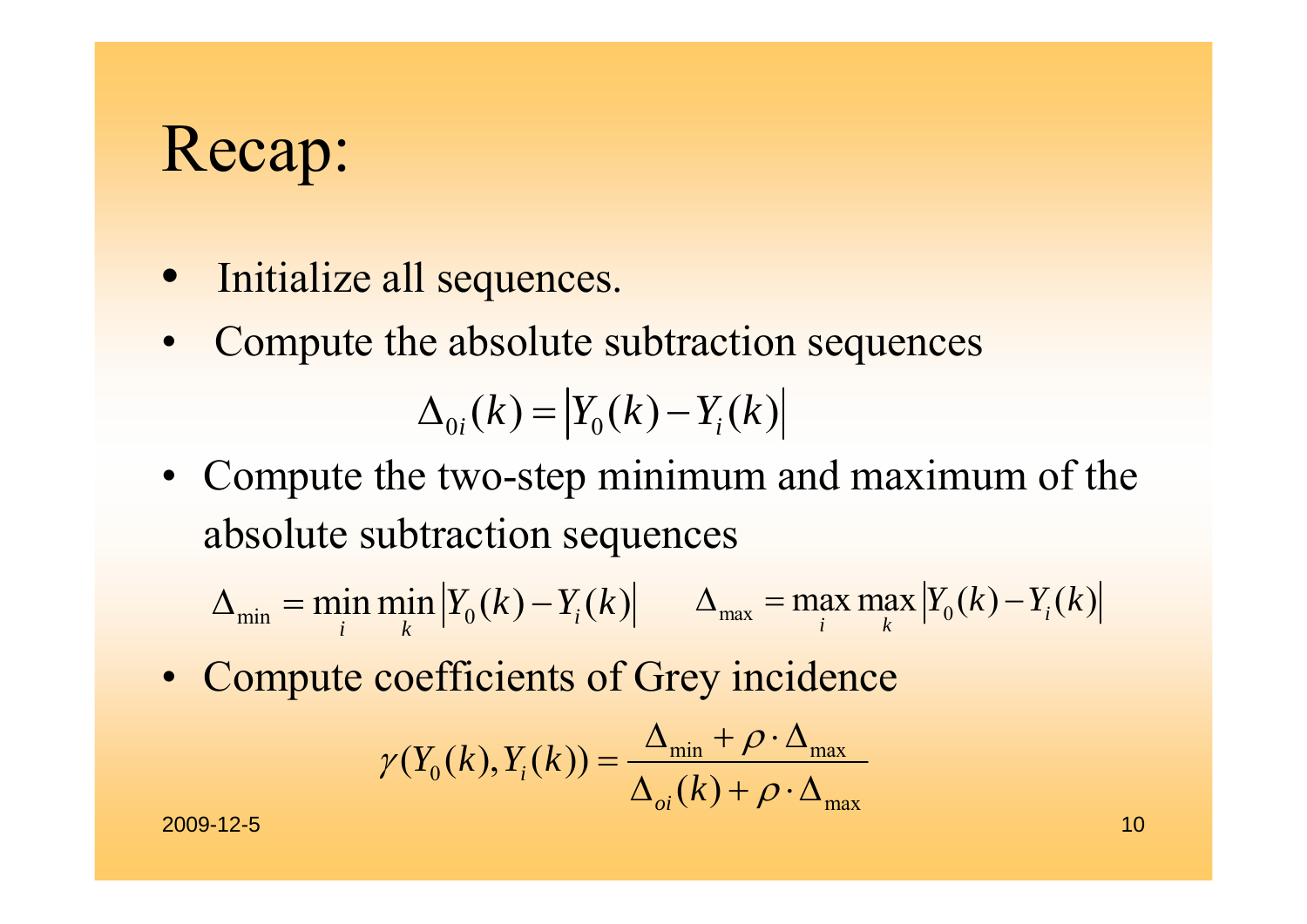### Recap:

• Bingo! !

Compute the degree of Grey incidence:

$$
\gamma(Y_0, Y_i) = \frac{1}{n} \sum_{k=1}^n \gamma(Y_0(k), Y_i(k))
$$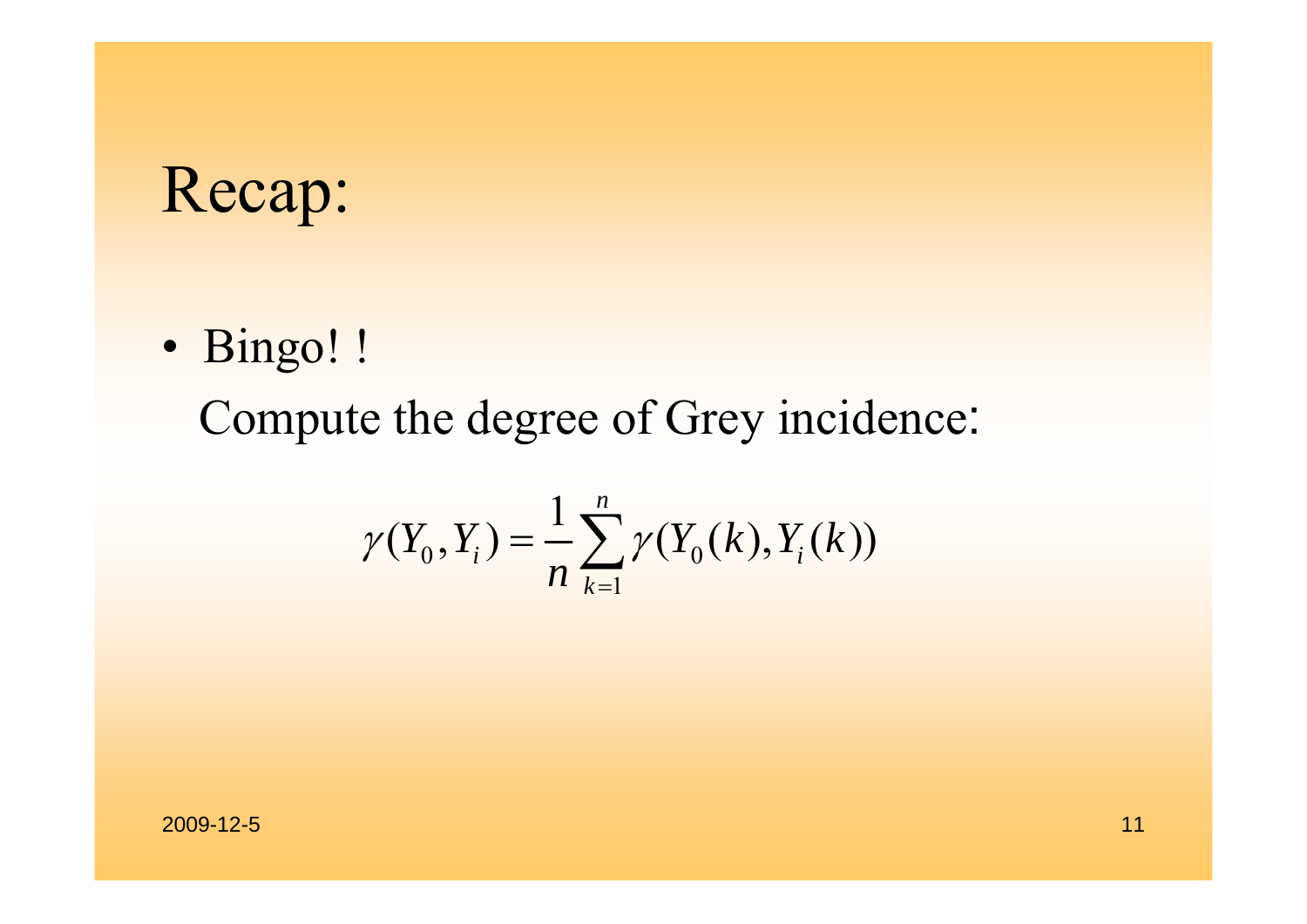## **All steps in one function**

Are you bored or puzzled with these steps?? Alternatives:

• **The first:** R functions!

I've involved all preceding steps in one function: 灰色关联分析函数*.R*

I'll show you how to use it!

• **The second:**

Click-Mouse Statistical Packages ……

• **It's your choice! It's all up to you! For R-Users??**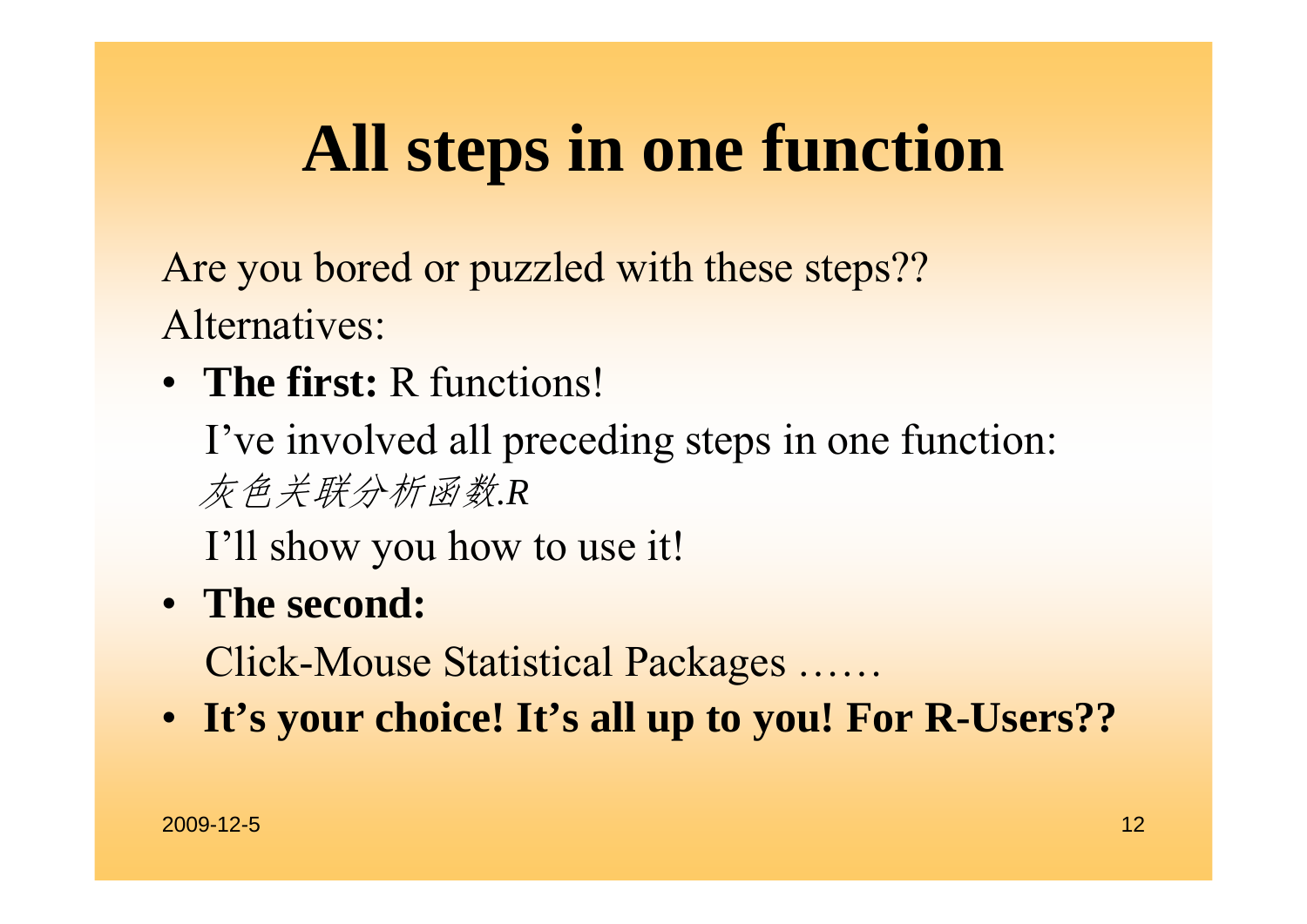## GM (1, 1) Model

- GM(1, 1) type of Grey model is the most widely used in the literature, pronounced as "Grey Model First Order One Variable".
- This model is a time series forecasting model. The differential equations of the GM(1, 1) model have time-varying coefficients.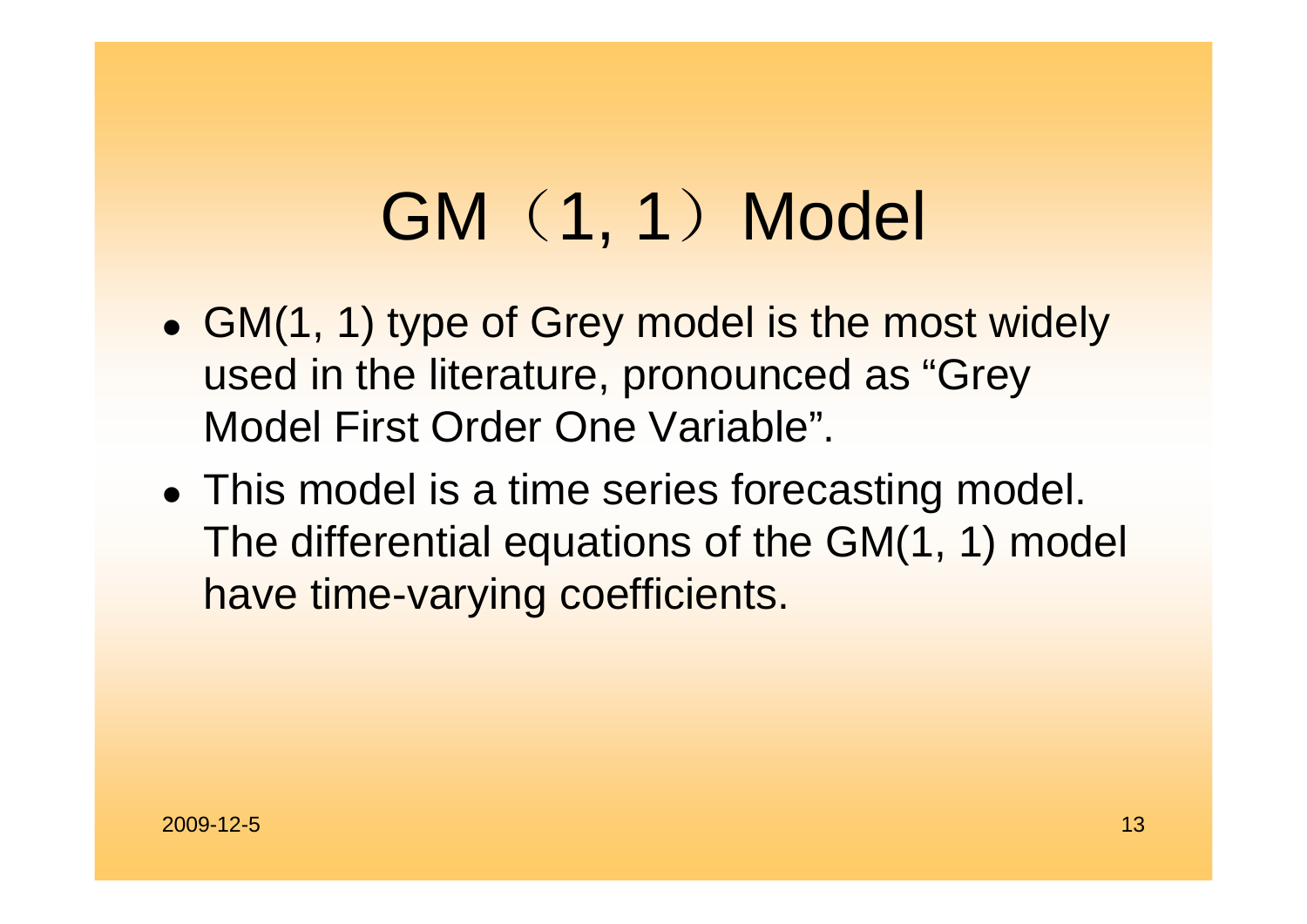#### How to construct the GM(1,1) Model?

- Consider a time sequence  $X^{(0)}$ , which has n **observations,**  $X^{(0)} = \{X^{(0)}(1), X^{(0)}(2), \cdots, X^{(0)}(n)\}$
- When this sequence is subjected to the Accumulating Generation Operation (AGO), the following sequence  $X^{(1)}$  is obtained  $X^{(1)} = {X^{(1)}(1), X^{(1)}(2), \cdots, X^{(1)}(n)}$

where

$$
X^{(1)}(k) = \sum_{i=1}^{k} X^{(0)}(i)
$$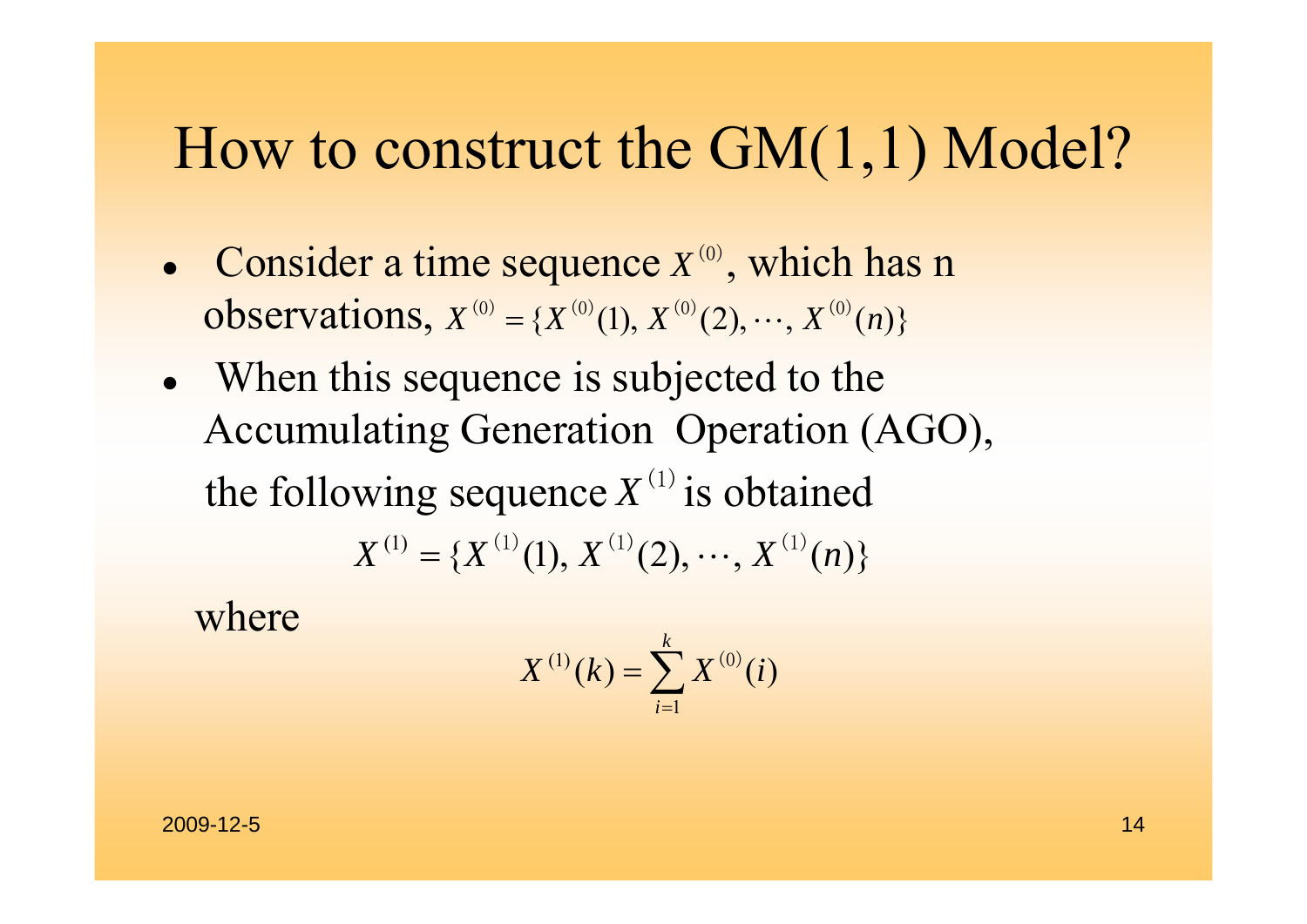### How to construct the GM(1,1) Model?

• The grey difference equation of GM(1,1) is defined as follows:

$$
\frac{dX^{(1)}}{dt} + aX^{(1)} = \mu
$$

The least square estimate sequence of the grey difference equation of  $GM(1,1)$  is defined as follows:

$$
\hat{\alpha} = \begin{pmatrix} a \\ \mu \end{pmatrix} = (B^T B)^{-1} B^T Y_n
$$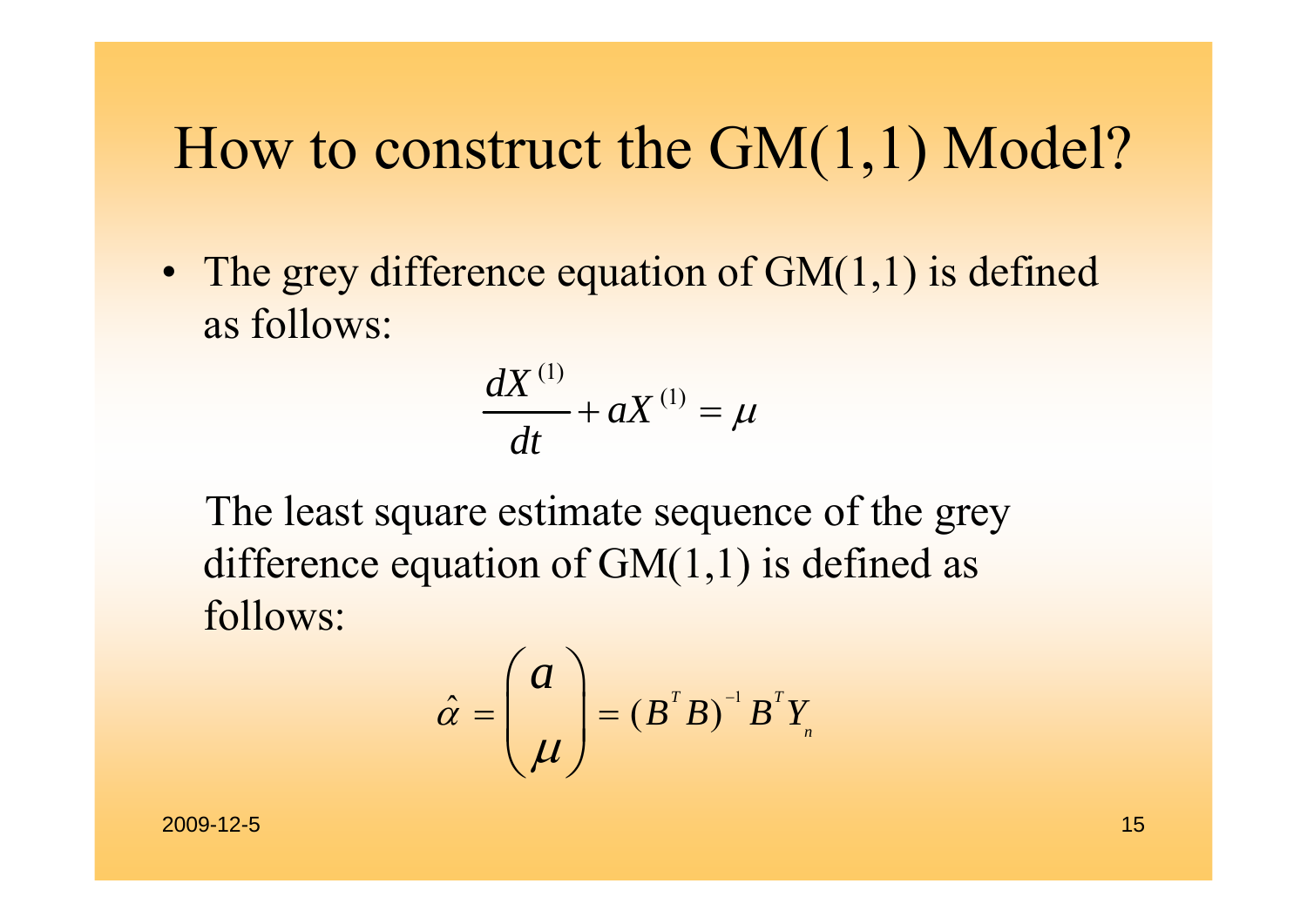#### How to construct the GM(1,1) Model?

• Solve the grey difference equation of GM(1,1), the predicted GM(1,1) Model can be obtained:

$$
\hat{X}^{(1)}(k+1) = \left(X^{(0)}(1) - \frac{\mu}{a}\right)e^{-ak} + \frac{\mu}{a}
$$

• To obtain the predicted value of the primitive data at time  $(k+H)$ , the IAGO is used to establish the following grey model:

$$
X_p^{(0)}(k+H) = [X^{(0)}(1) - \frac{b}{a}]e^{-a(k+H-1)}(1-e^a)
$$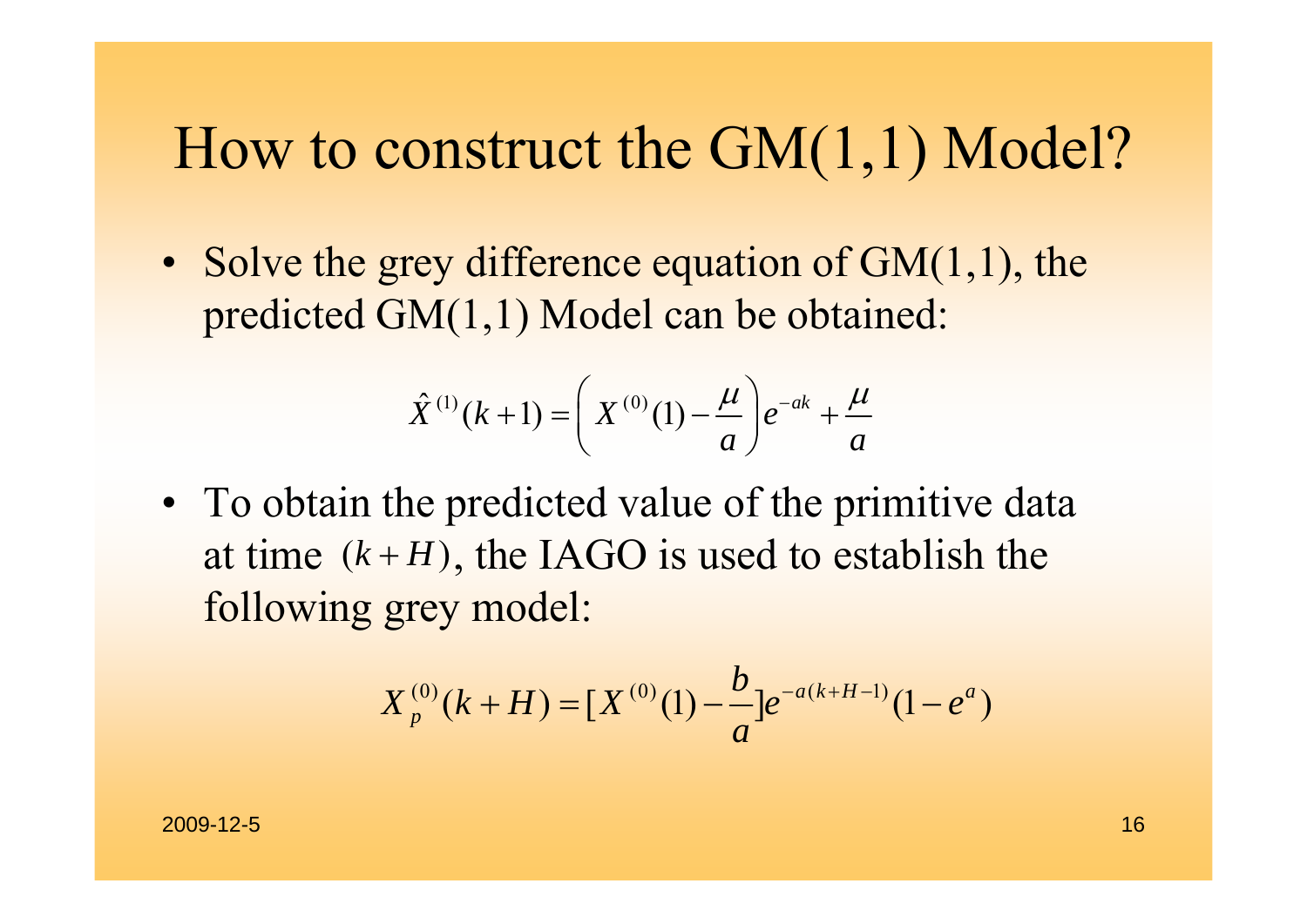• Residual Tests

$$
\Delta^{(0)}(i) = \begin{vmatrix} X^{(0)}(i) - \hat{X}^{(0)}(i) & i = 1, 2, \cdots, n \\ X^{(0)}(i) & X^{(0)}(i) & i = 1, 2, \cdots, n \end{vmatrix}
$$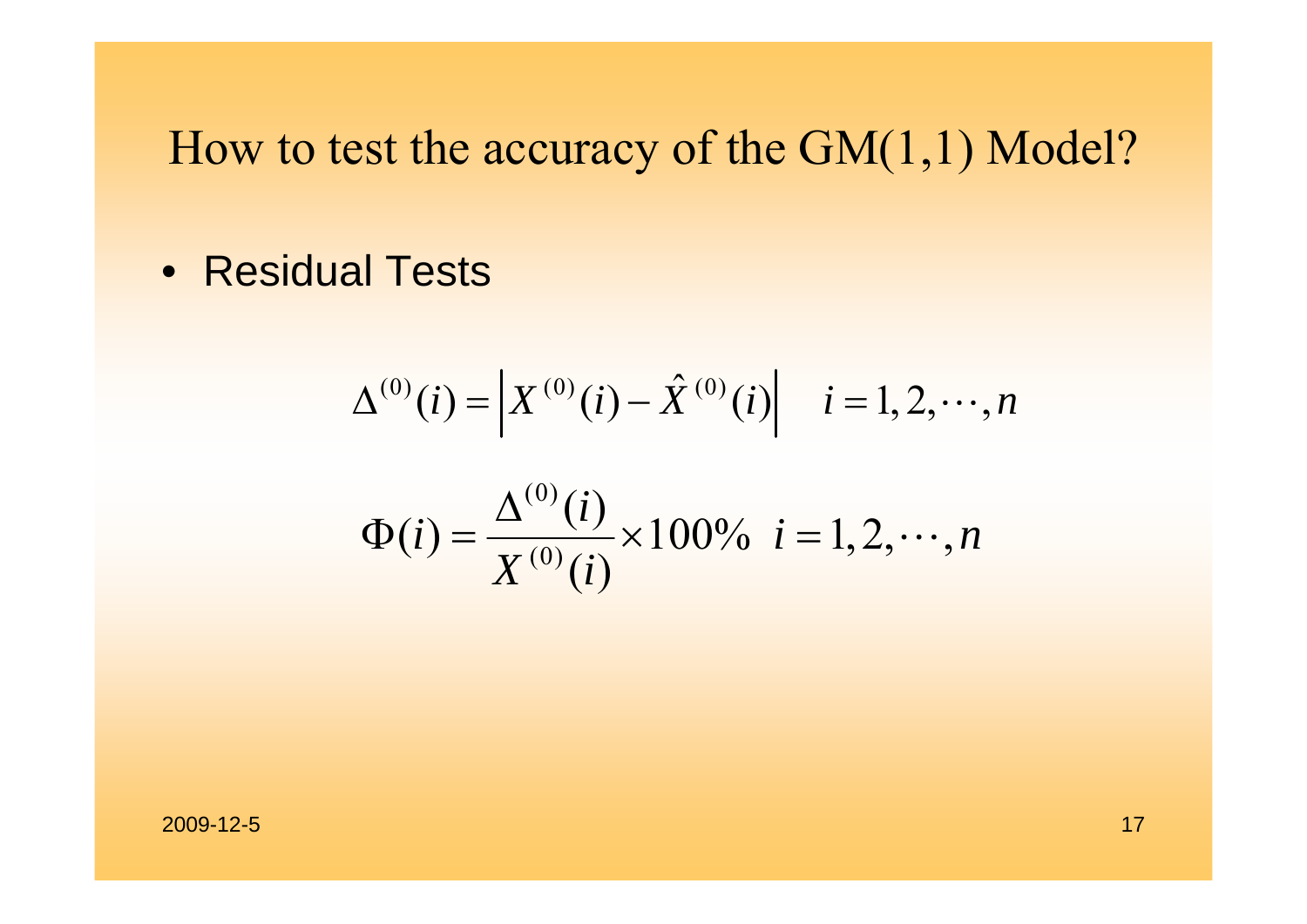• The Test of the degree of Grey incidence

$$
\gamma(\hat{X}^{(0)}, X^{(0)}) = \frac{1}{n} \sum_{i=1}^{n} \gamma(\hat{X}^{(0)}(i), X^{(0)}(i))
$$

According to experience, the  $GM(1,1)$  Model is qualified if

$$
\gamma(\hat{X}^{(0)}, X^{(0)}) > 0.6
$$
, when  $\rho = 0.5$ .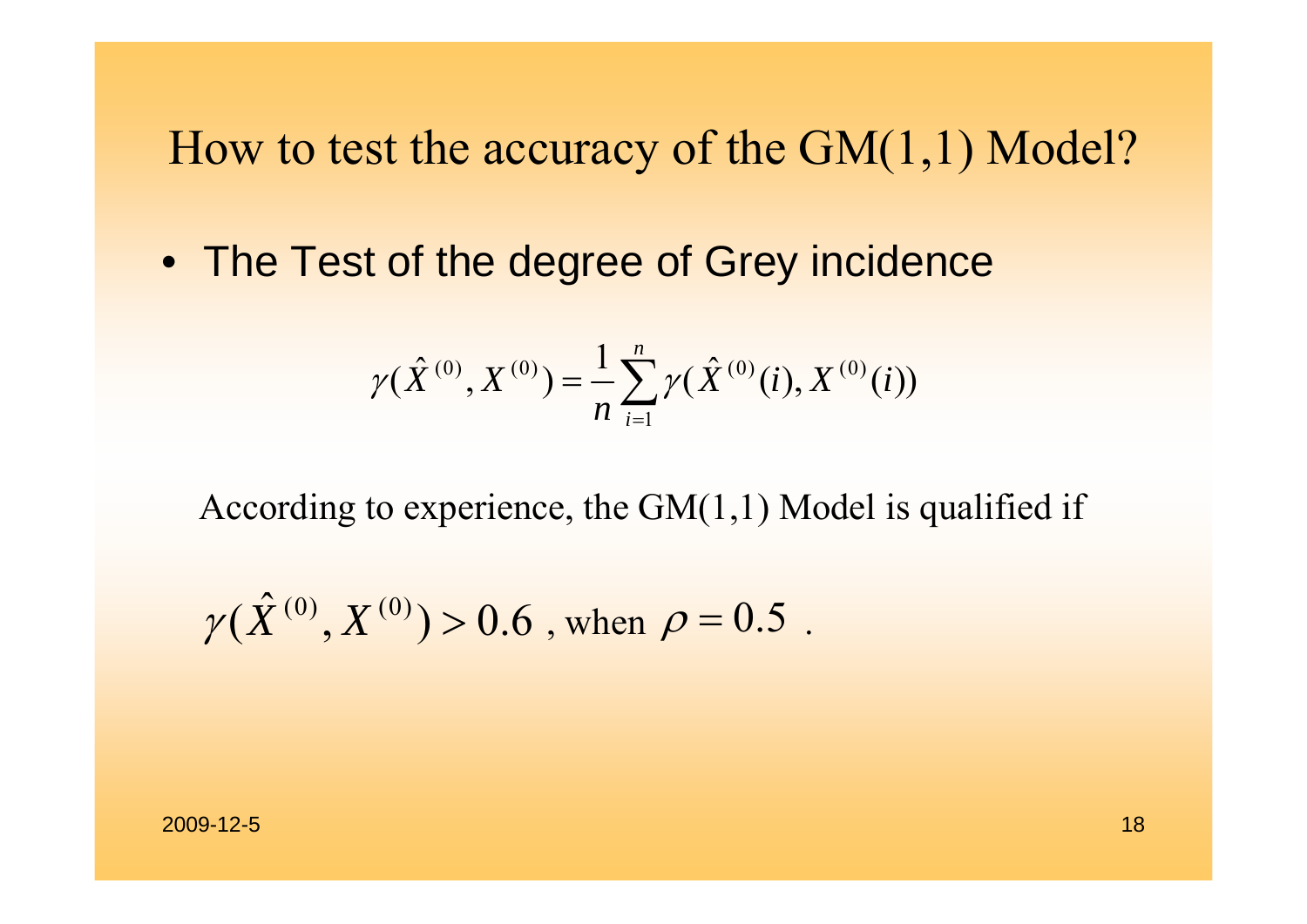• C and P Criteria

$$
S_1 = \sqrt{\frac{\sum [X^{(0)}(i) - \overline{X}^{(0)}]^2}{n-1}}
$$

$$
\frac{\sum [X^{(0)}(i) - \overline{X}^{(0)}]^2}{n-1} \qquad S_2 = \sqrt{\frac{\sum [\Delta^{(0)}(i) - \overline{\Delta}^{(0)}]^2}{n-1}}
$$

$$
C = \frac{S_2}{S_1} = 0.01887908
$$

$$
P = p\{\left|\Delta^{(0)}(i) - \overline{\Delta}^{(0)}\right| < 0.6745S_1\}
$$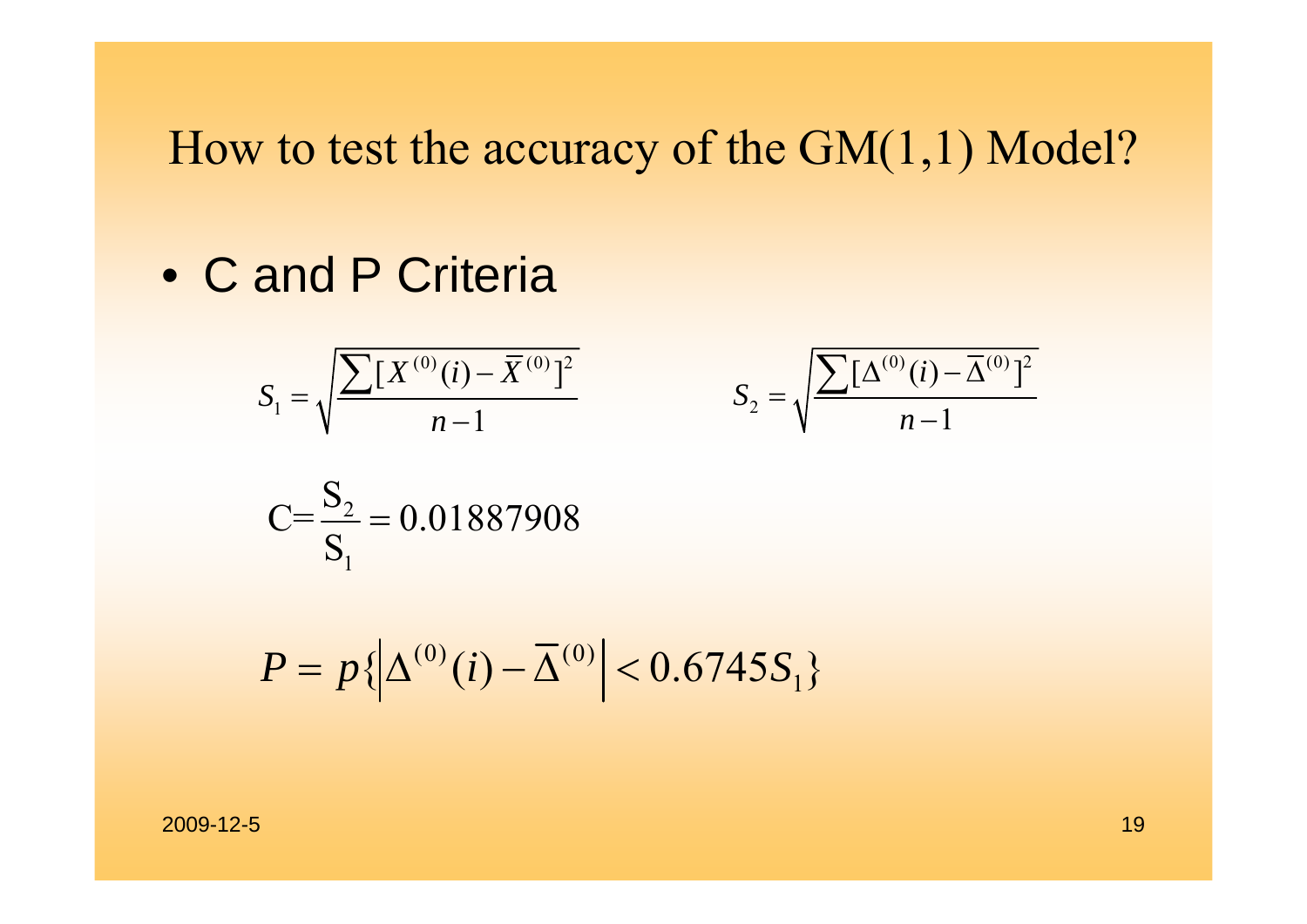• C and P Criteria

|             | C           | 判别结果 |
|-------------|-------------|------|
| > 0.95      | < 0.35      | 好    |
| > 0.80      | < 0.50      | 合格   |
| > 0.70      | < 0.65      | 勉强合格 |
| $\leq 0.70$ | $\geq 0.65$ | 不合格  |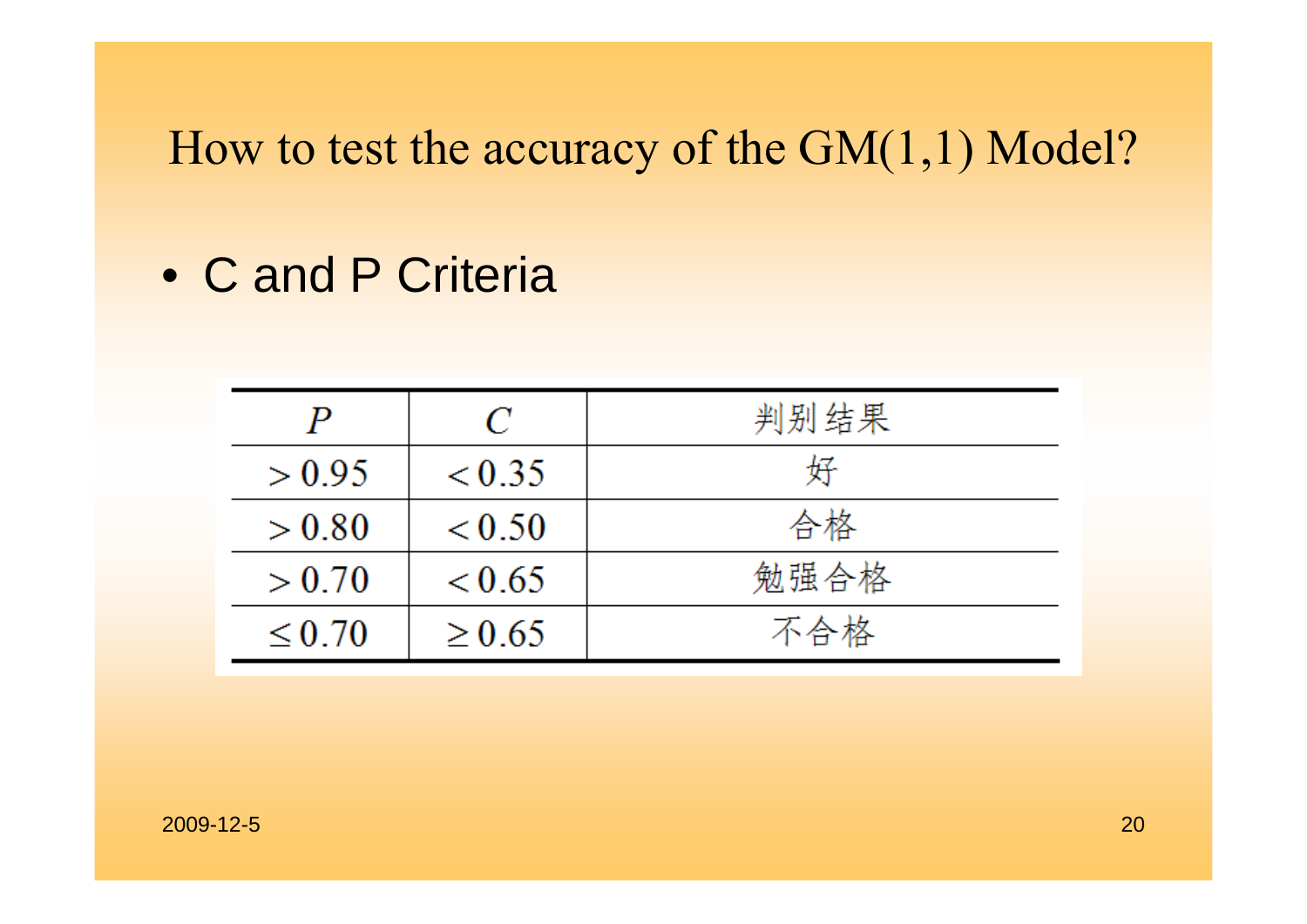An easy example executed by R Program

Suppose the original sequence is:

| $X^{(0)}(i)$ | 26.7 | 31.5 | 32.8 | 34.1                                                                          | 35.8 | $\frac{37.5}{ }$ |
|--------------|------|------|------|-------------------------------------------------------------------------------|------|------------------|
|              |      |      |      | $X^{(0)}(1)$ $X^{(0)}(2)$ $X^{(0)}(3)$ $X^{(0)}(4)$ $X^{(0)}(5)$ $X^{(0)}(6)$ |      |                  |

Construct the GM(1,1) Model and predict the values of 7~11th Periods.

**R program :** *GM(1*,*1)*模型建立、检验和预测*.R*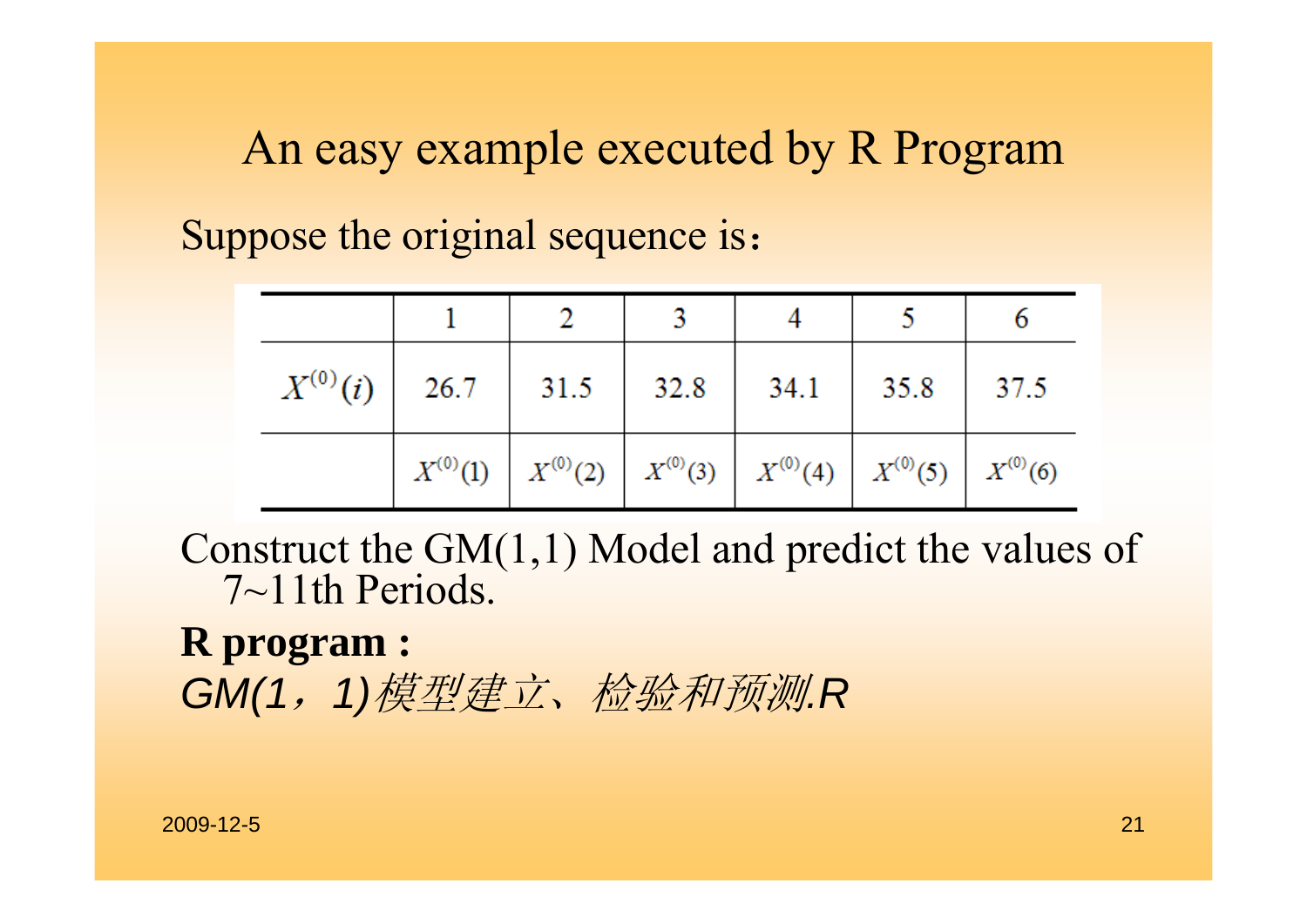• Step1: Construct the AGO sequence:

| $X^{(1)}(k)$   26.7   58.2   91.0   125.1   160.9   198.4 |  |  |  |
|-----------------------------------------------------------|--|--|--|

• Step2: Construct the matrix B and the vector *Y*<sub>n</sub>

$$
B = \begin{bmatrix} -\frac{1}{2}[X^{(1)}(1) + X^{(1)}(2)] & 1 \\ -\frac{1}{2}[X^{(1)}(2) + X^{(1)}(3)] & 1 \\ -\frac{1}{2}[X^{(1)}(3) + X^{(1)}(4)] & 1 \\ -\frac{1}{2}[X^{(1)}(4) + X^{(1)}(5)] & 1 \\ -\frac{1}{2}[X^{(1)}(5) + X^{(1)}(6)] & 1 \end{bmatrix} = \begin{bmatrix} -42.45 & 1 \\ -74.60 & 1 \\ -108.05 & 1 \\ -179.65 & 1 \end{bmatrix} \qquad Y_n = \begin{bmatrix} X^{(0)}(2) \\ X^{(0)}(3) \\ X^{(0)}(4) \\ X^{(0)}(5) \\ X^{(0)}(6) \end{bmatrix} = \begin{bmatrix} 31.5 \\ 32.8 \\ 34.1 \\ 35.8 \\ 37.5 \end{bmatrix}
$$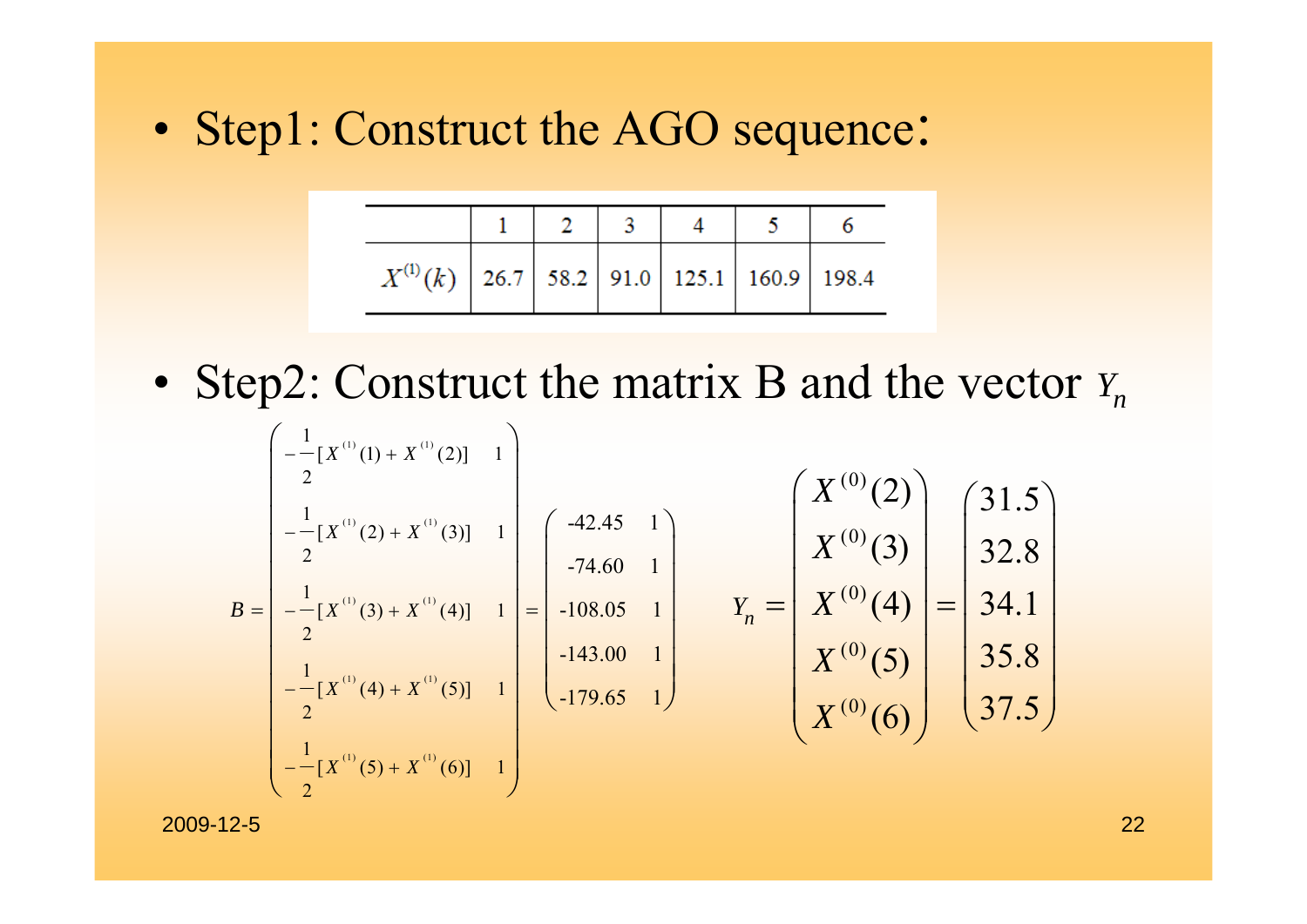• Step3: Compute  $B^T B$ ,  $(B^T B)^{-1}$  and  $B^T Y_n$ .

71765.09 -547.75 -547.75 5.00  $\bm{B}^T\bm{B}$  $B = \begin{pmatrix} 71765.09 & -547.75 \\ -547.75 & 5.00 \end{pmatrix}$   $(B^TB)^{-1} = \begin{pmatrix} 0.000085 & 0.009316 \\ 0.009316 & 1.220591 \end{pmatrix}$ 

$$
B^{T}Y_{n} = \begin{pmatrix} -0.043804 \\ 29.541220 \end{pmatrix}
$$

• Step4: Solve the vector of parameters by using the least square estimate.

$$
\hat{\alpha} = \begin{pmatrix} -0.043804 \\ 29.541220 \end{pmatrix}
$$
  $a = -0.043804$   $\mu = 29.541220$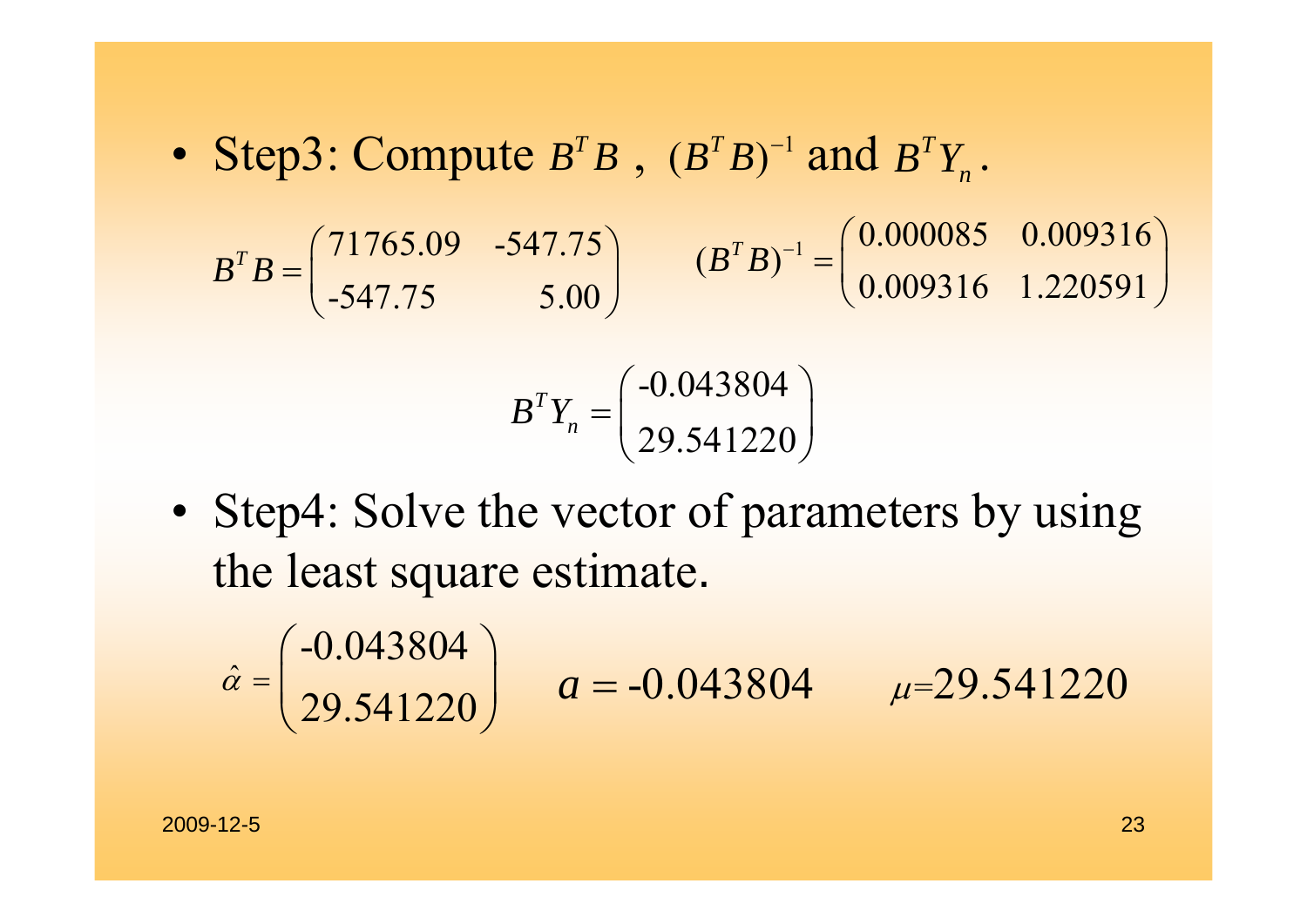• Step5: Construct the GM(1,1) prediction Model

$$
\frac{dX^{(1)}}{dt} + aX^{(1)} = \mu \qquad \qquad \left\{ \begin{aligned} \hat{X}^{(1)}(k+1) &= \left( X^{(0)}(1) - \frac{\mu}{a} \right) e^{-ak} + \frac{\mu}{a} \\ X^{(0)}(1) &= 26.7, \quad \frac{\mu}{a} = -674.3883 \end{aligned} \right.
$$

So the  $GM(1,1)$  prediction model is:

$$
\hat{X}^{(1)}(k+1) = 701.0883e^{0.043804k} - 674.3883
$$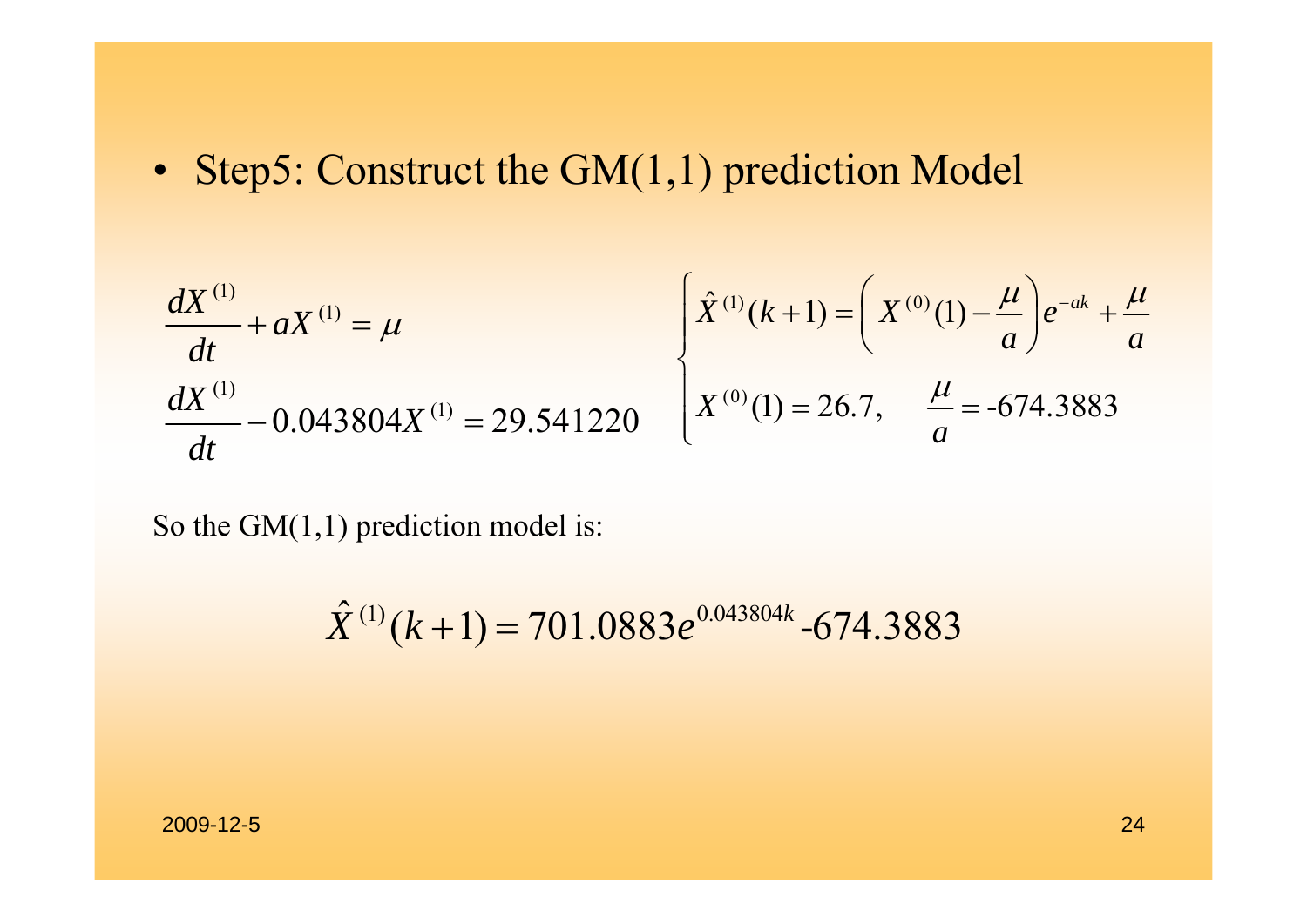#### Test the accuracy of the GM(1,1) Model

• Residual Test

| Computed Values1               | <b>Actual Values</b> | Computed Values2              | <b>Actual Values</b> |
|--------------------------------|----------------------|-------------------------------|----------------------|
| $\hat{X}^{(1)}(1) = 26.70000$  | $X^{(1)}(1)=26.7$    | $\hat{X}^{(0)}(1) = 26.70000$ | $X^{(0)}(1) = 26.7$  |
| $\hat{X}^{(1)}(2) = 58.09337$  | $X^{(1)}(2) = 58.2$  | $\hat{X}^{(0)}(2) = 31.39337$ | $X^{(0)}(2)=31.5$    |
| $\hat{X}^{(1)}(3) = 90.89246$  | $X^{(1)}(3) = 91.0$  | $\hat{X}^{(0)}(3) = 32.79910$ | $X^{(0)}(3)=32.8$    |
| $\hat{X}^{(1)}(4) = 125.16024$ | $X^{(1)}(4) = 125.1$ | $\hat{X}^{(0)}(4) = 34.26778$ | $X^{(0)}(4)=34.1$    |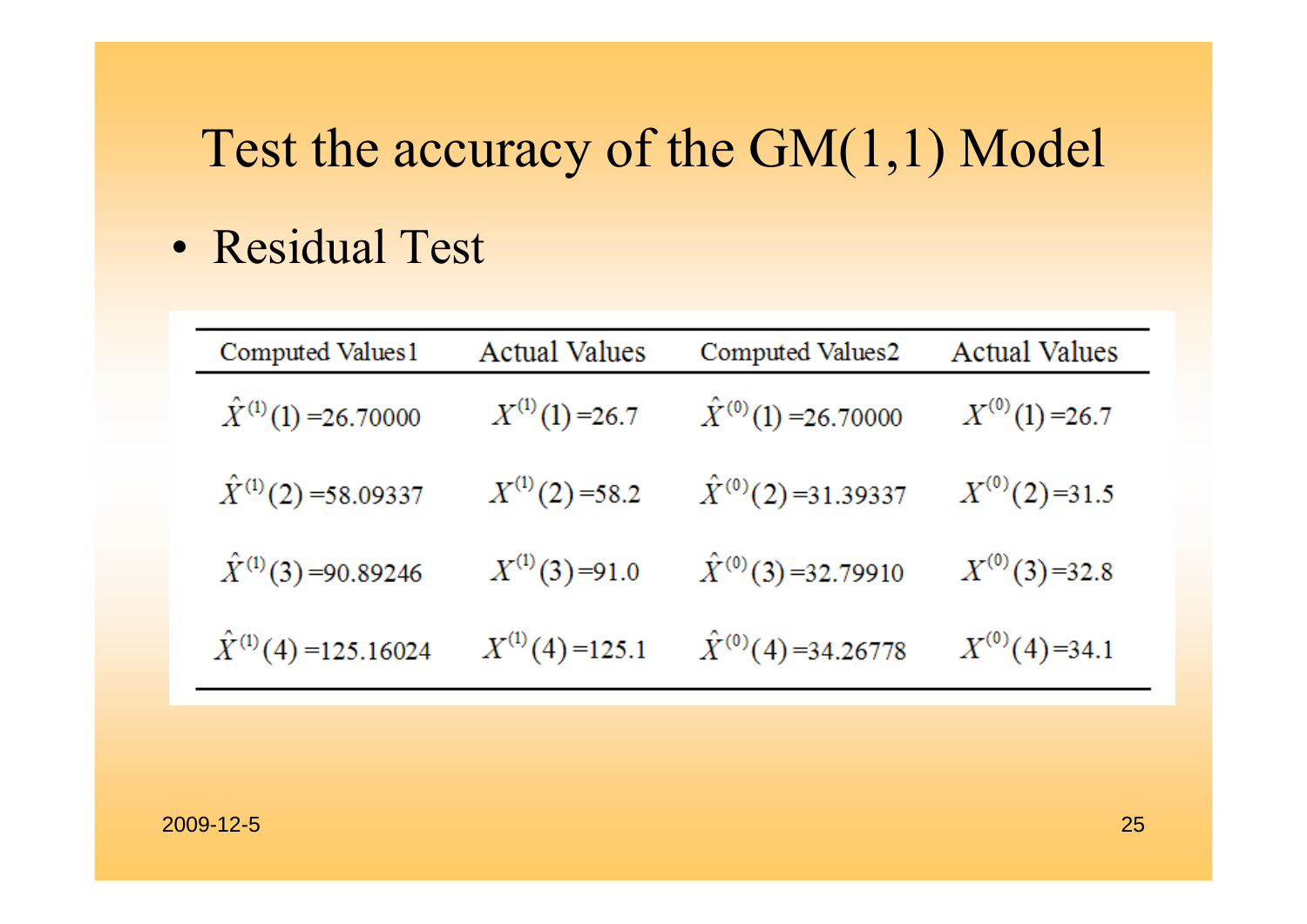• Residual Test

| 绝对误差序列                                                        | 相对误差序列                                                      |
|---------------------------------------------------------------|-------------------------------------------------------------|
| $\Delta^{(0)}(i) = \Big  X^{(0)}(i) - \hat{X}^{(0)}(i) \Big $ | $\Phi(i) = \frac{\Delta^{(0)}(i)}{X^{(0)}(i)} \times 100\%$ |
| $\Delta^{(0)}(1) = 0.000000$                                  | $\Phi(1) = 0.000000\%$                                      |
| $\Delta^{(0)}(2) = 0.106635$                                  | $\Phi(2) = 0.339673\%$                                      |
| $\Delta^{(0)}(3)=0.000901$                                    | $\Phi(3) = 0.002748\%$                                      |
| $\Delta^{(0)}(4) = 0.167778$                                  | $\Phi(4) = 0.489609\%$                                      |
| $\Delta^{(0)}(5) = 0.002222$                                  | $\Phi(5) = 0.006207\%$                                      |
| $\Delta^{(0)}(6) = 0.094624$                                  | $\Phi(6) = 0.252970\%$                                      |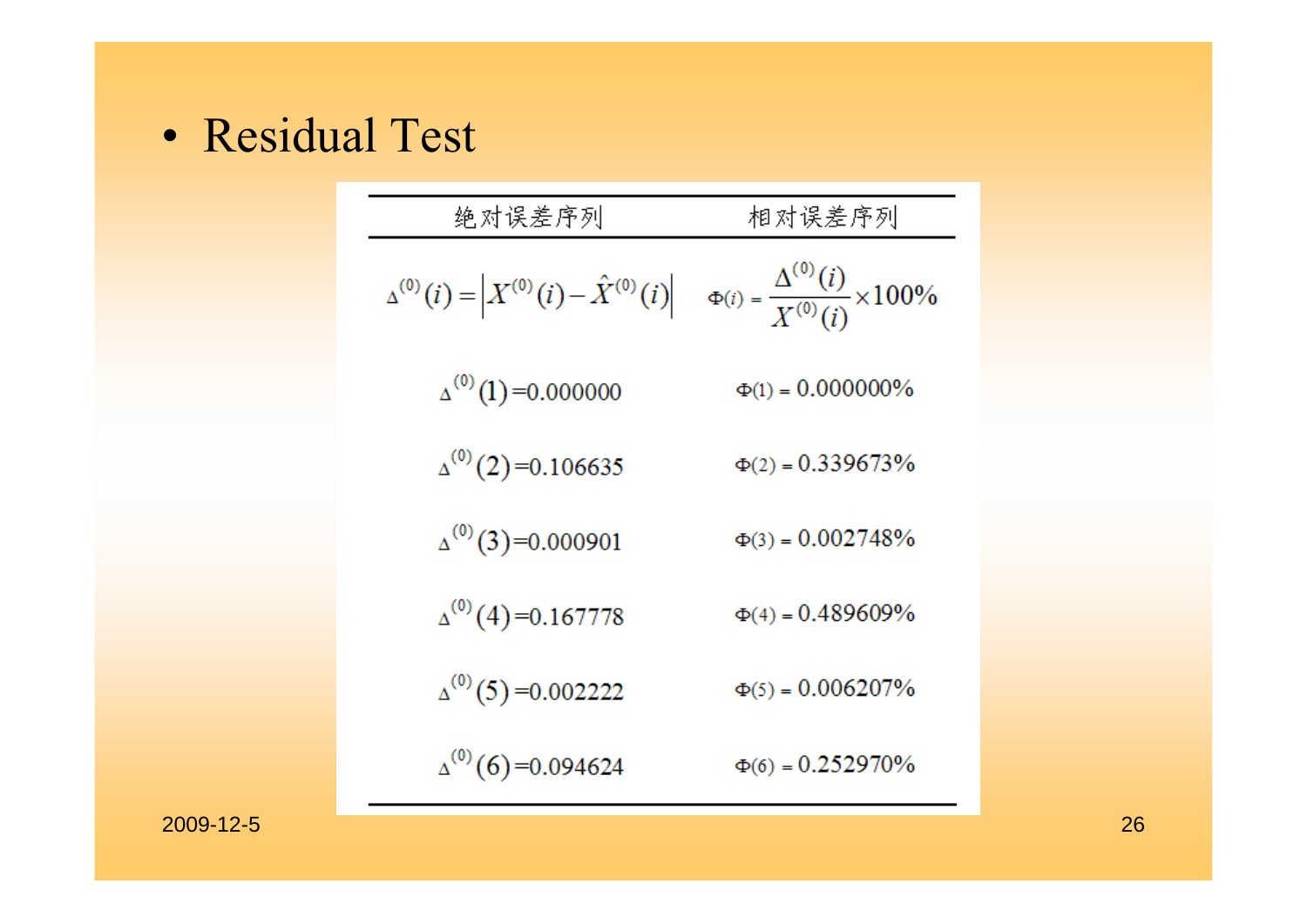• The Test of the degree of Grey incidence

| Number                                                                                                  |  |  |  |
|---------------------------------------------------------------------------------------------------------|--|--|--|
| $\gamma(\hat{X}^{(0)}(i),X^{(0)}(i))$   1.000000   0.440307   0.989374   0.333333   0.974196   0.469932 |  |  |  |

$$
\gamma(\hat{X}^{(0)}, X^{(0)}) = \frac{1}{n} \sum_{i=1}^{n} \gamma(\hat{X}^{(0)}(i), X^{(0)}(i)) = 0.70119
$$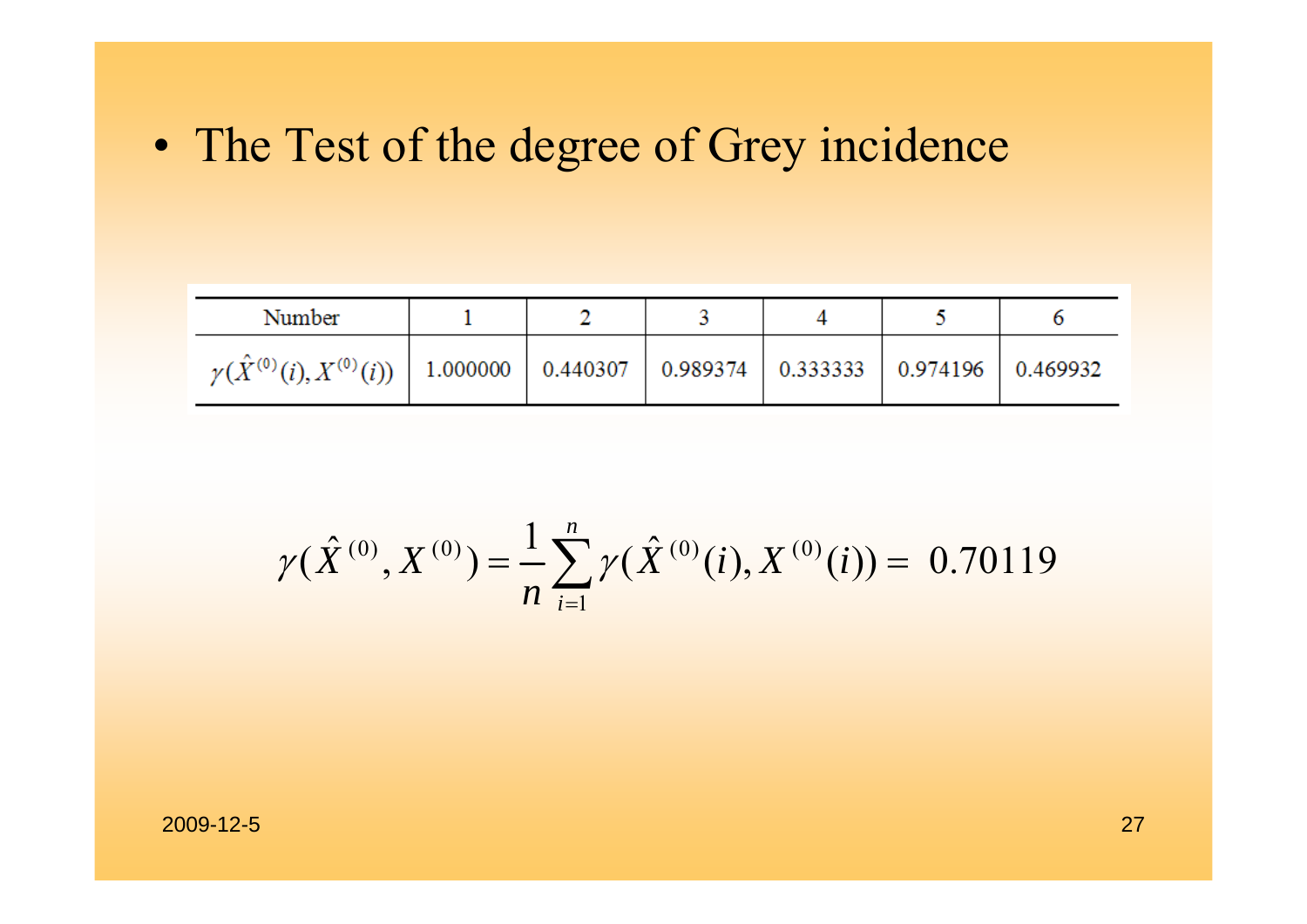• C and P Criteria

$$
S_1 = \sqrt{\frac{\sum [X^{(0)}(i) - \overline{X}^{(0)}]^2}{n-1}} = 3.775006
$$

$$
S_2 = \sqrt{\frac{\sum [\Delta^{(0)}(i) - \overline{\Delta}^{(0)}]^2}{n-1}} = 0.07126863
$$

$$
C = \frac{S_2}{S_1} = 0.01887908 \qquad S_0 = 2.546241
$$

 $e_i = \left| \Delta^{(0)}(i) - \overline{\Delta}^{(0)} \right|$ 

 $=\{0.06202667,\, 0.04460833,\, 0.06112567,\, 0.10575133,\, 0.05980467,\, 0.03259733\}$ 

$$
P = p\{\left|\Delta^{(0)}(i) - \overline{\Delta}^{(0)}\right| < 0.6745S_1\} = 1
$$

2009-12-5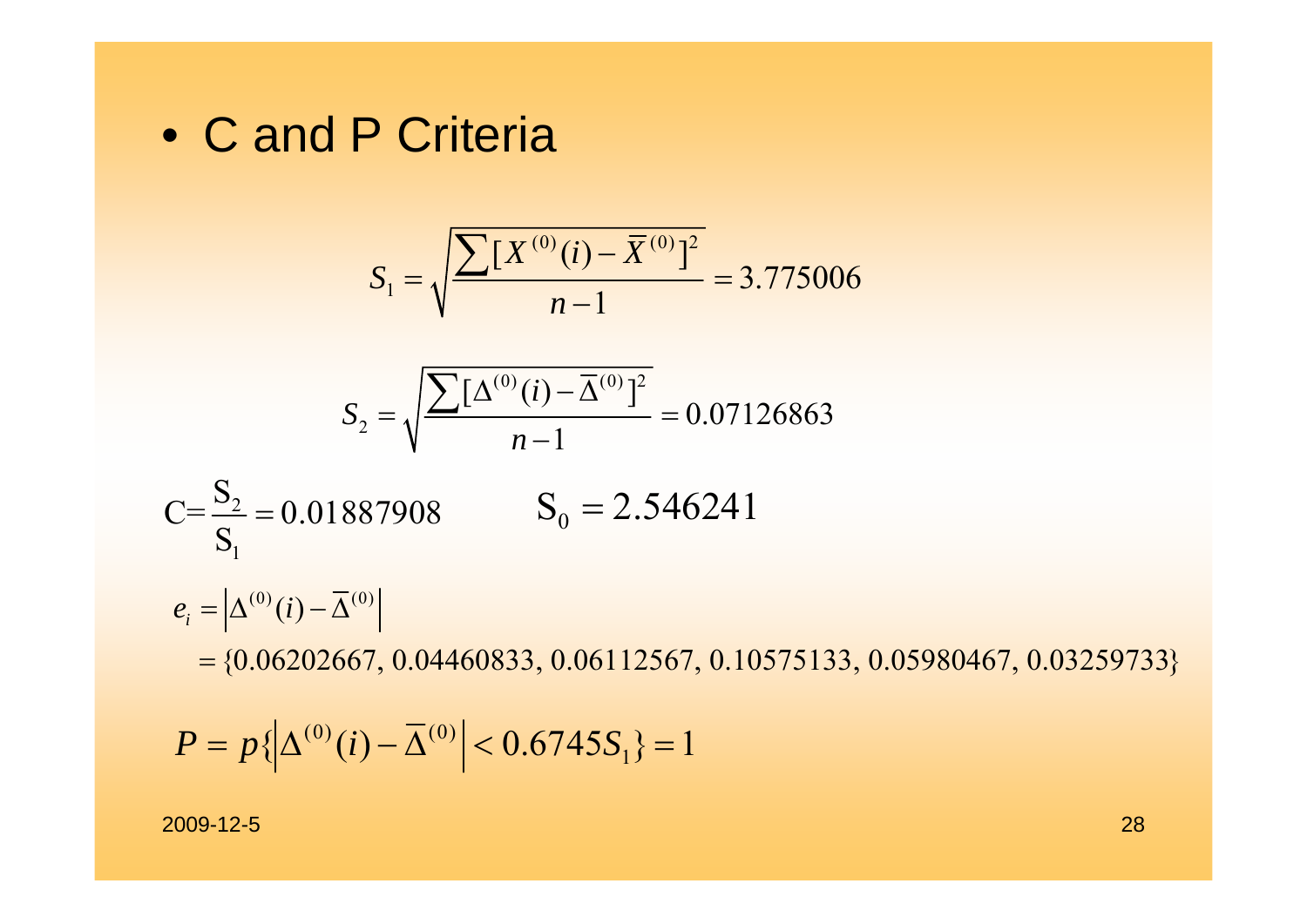#### GM(1,1) Model can be used to predict.

|                 |  | 10                                                                                               |  |
|-----------------|--|--------------------------------------------------------------------------------------------------|--|
| $\hat{Y}^{(0)}$ |  | 39.08032 40.83026 42.65855 44.56872 46.56442                                                     |  |
|                 |  | $\hat{X}^{(0)}(7)$ $\hat{X}^{(0)}(8)$ $\hat{X}^{(0)}(9)$ $\hat{X}^{(0)}(10)$ $\hat{X}^{(0)}(11)$ |  |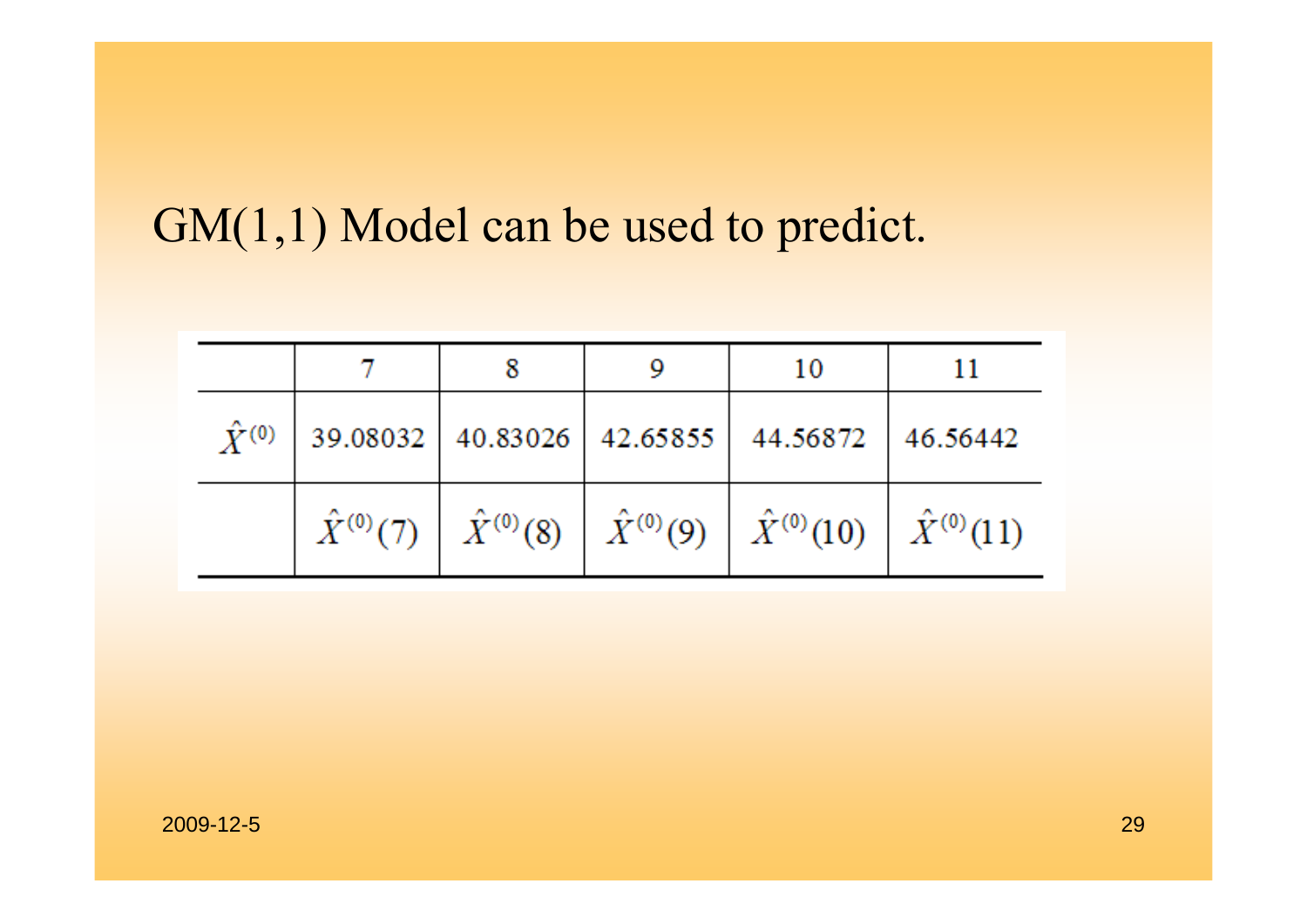## Some Envisions

- • R package? Any existing R package? Or can we write the first one?
- Collaboration

More R programs and R Functions On grey methods?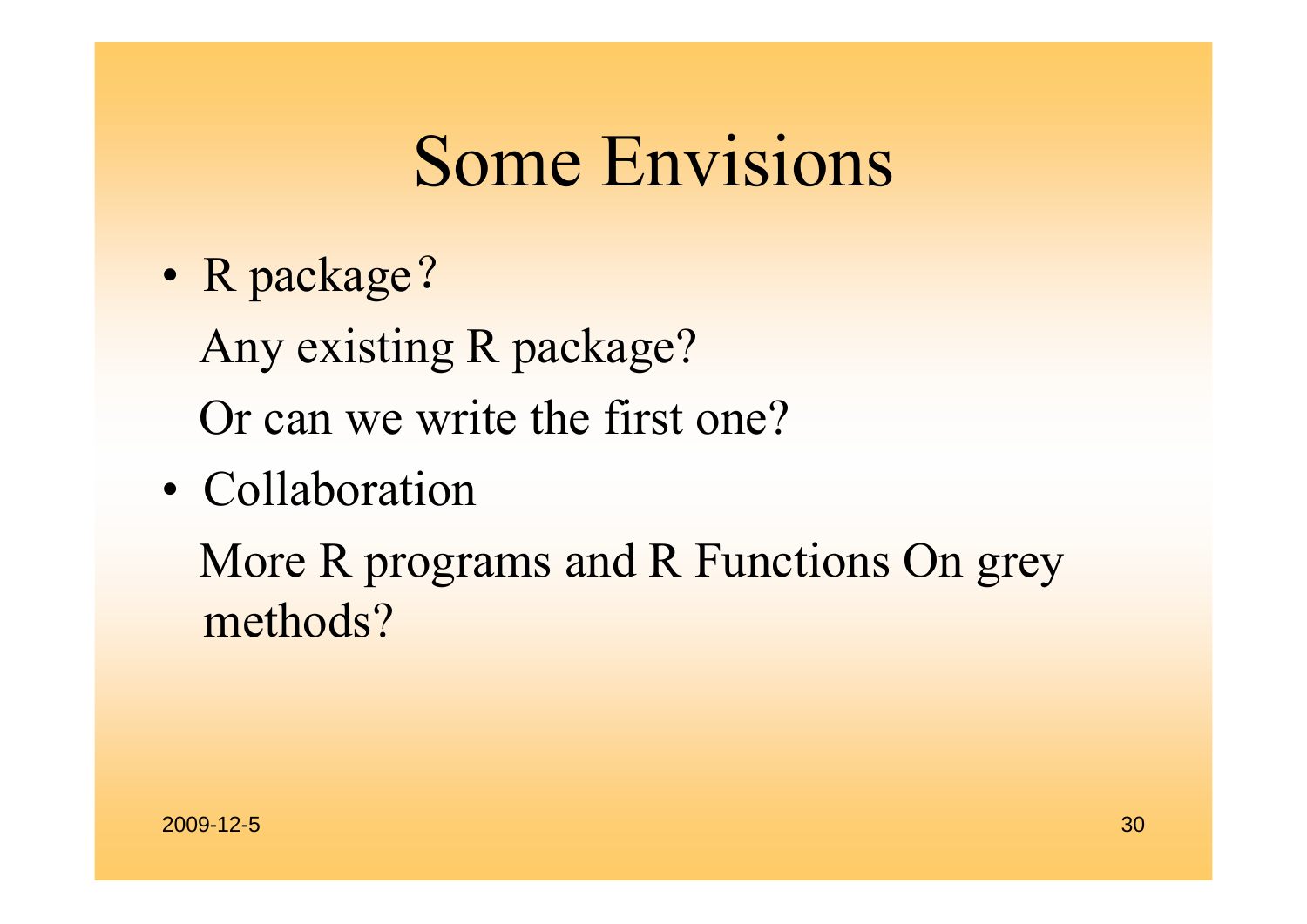### Reference:

- [1]邓聚龙,灰理论基础[M].上海:华中科技大学出版社, 2003.
- [2]刘思峰, 谢思明, 灰色系统理论及其应用[M].北京: 科学 出版社,2008.
- [3]王庚, 现代数学建模方法[M].北京: 科学出版社, 2008. [4]徐国祥, 统计预测与决策[M].上海: 上海财经大学出版 社,2005.
- [5] Erdal Kayacan, Baris Ulutas, Okyay Kaynak, Grey system theory-based models in time series prediction[J]. Expert Systems with Applications, 2010:1784–1789.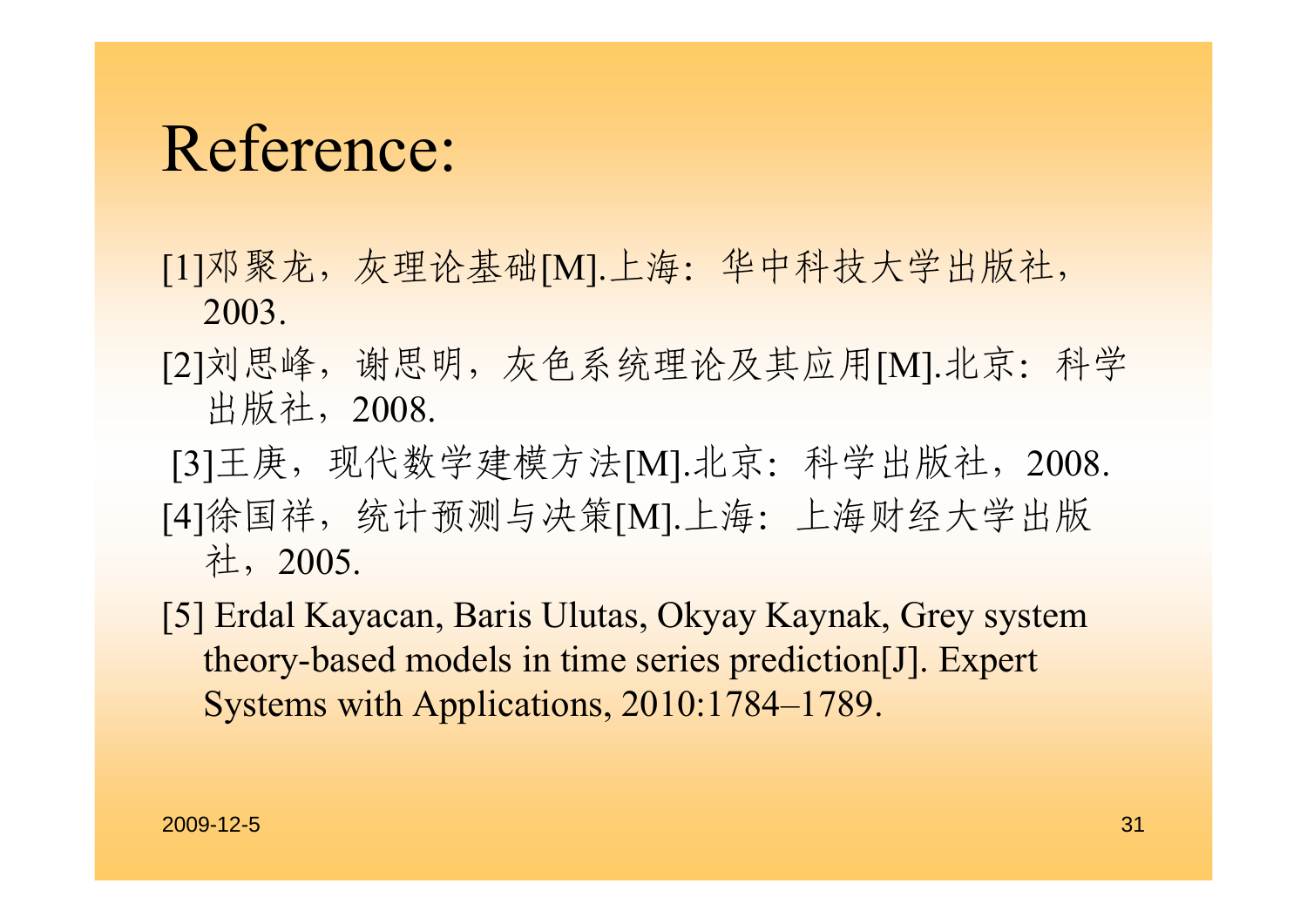### Acknowledgements

- I am grateful to all members of COS, without your excellent work, no R conferences could be held currently in China.
- I am also grateful to Professor Wang Gen for his help and suggestions on this topic.
- . And thank everyone here for your patient listening and welcome any suggestions.